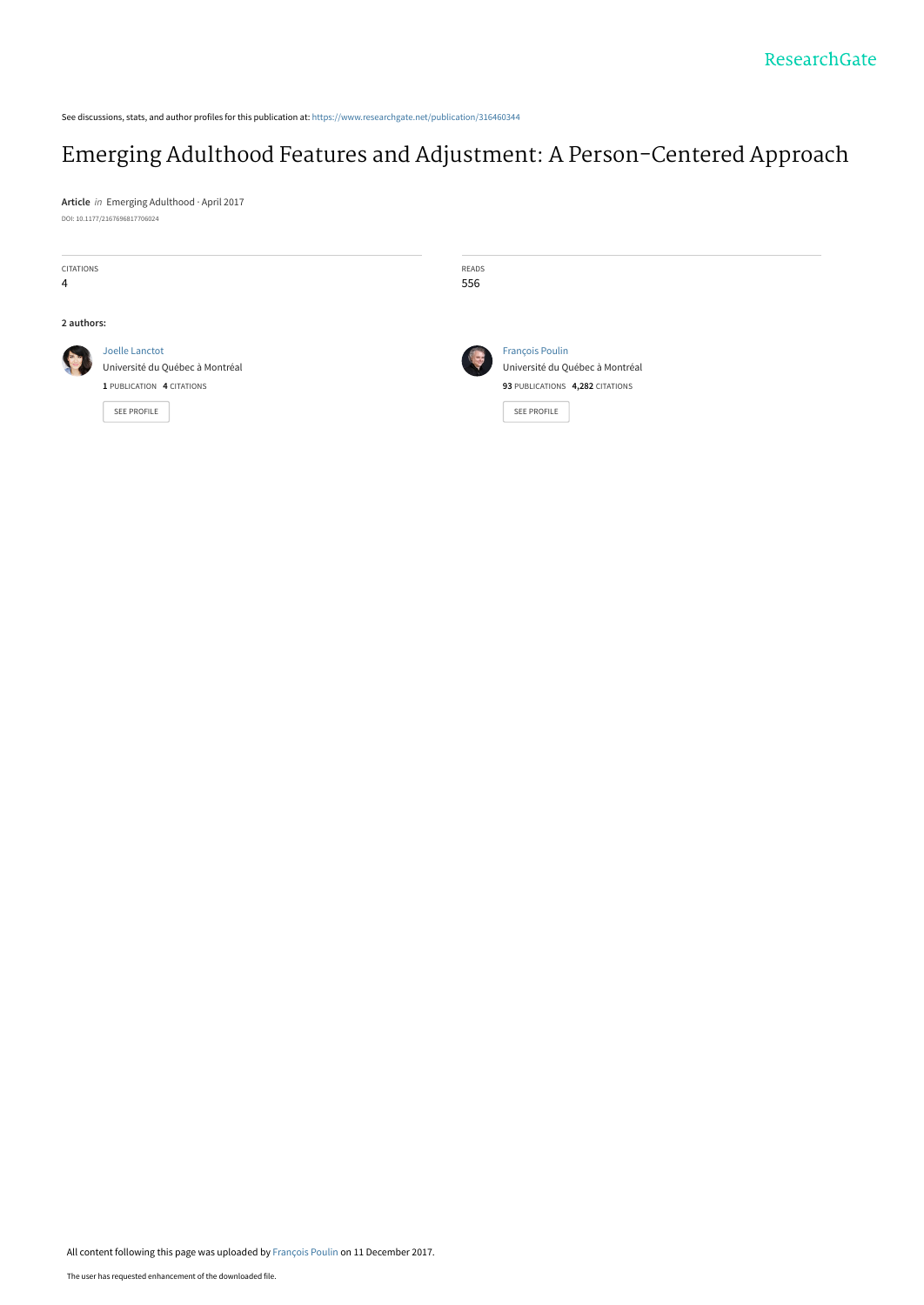# Emerging Adulthood Features and Adjustment: A Person-Centered Approach

Emerging Adulthood 1-13  $@$  2017 Society for the Study of Emerging Adulthood and SAGE Publishing Reprints and permission: [sagepub.com/journalsPermissions.nav](https://us.sagepub.com/en-us/journals-permissions) [DOI: 10.1177/2167696817706024](https://doi.org/10.1177/2167696817706024) [journals.sagepub.com/home/eax](http://journals.sagepub.com/home/eax)

### **SSAGE**

# Joëlle Lanctot<sup>1</sup> and François Poulin<sup>1</sup>

#### **Abstract**

A person-centered approach applied to the Inventory of Dimensions of Emerging Adulthood (IDEA) would provide a holistic outlook on this developmental period. This study aimed to (1) determine the presence of distinct profiles based on the IDEA scales and (2) compare these profiles with regard to sociodemographic indicators, internalizing problems, and problematic alcohol use. Participants ( $N = 307$ ; mean age  $= 21$ ) filled out the IDEA and questionnaires assessing internalizing problems and problematic alcohol use. Four profiles were identified: stalled transition (5%), moderate transition (43%), positive transition (35%), and transitional time (17%). Individuals in the transitional time profile reported higher internalizing problems and higher problematic alcohol use than youths assigned to the other profiles. These results suggest that applying a person-centered approach to the IDEA allows for the identification of distinct profiles with regard to the features of emerging adulthood and reported adjustment issues.

#### Keywords

emerging adulthood, internalizing problems, person-centered approach, alcohol use

Internalizing problems and problematic alcohol use are frequently observed in emerging adulthood (Auerbach & Collins, 2006; Hunt & Eisenberg, 2010; Muthen & Muthen, 2000; Rohde, Lewinsohn, Klein, Seeley, & Gau 2013). Such adjustment problems may be related to the typical features (identity issues) pertaining to this developmental period and the concerns of emerging adults. Arnett (2004) identified the key dimensions or features of emerging adulthood: identity exploration, experimentation/possibilities, negativity/instability, self-focus, and feeling in-between. A sixth feature, other-focus, was added later in contrast to the *self-focus* feature (Reifman, Arnett & Colwell, 2007). Recent studies have reported associations between some of these features and internalizing problems and problematic alcohol use (e.g., Luyckx, De Witte & Goossens, 2011; Smith, Bahar, Cleeland, & Davis, 2014). However, a person-centered approach encompassing these six features would provide a more comprehensive understanding of how emerging adulthood is experienced and of the issues that may be associated with this transition. The current study subscribes to this approach and will attempt to identify profiles of emerging adults with respect to these six features. These profiles will then be compared with regard to the sociodemographic indicators typical of the transition to adulthood as well as to internalizing problems and problematic alcohol use.

# The Concept of Emerging Adulthood

Emerging adulthood is a developmental stage situated between late adolescence and adulthood, spanning the approximate ages of 18–29 (Arnett, 2000). It is considered a distinctive developmental period stemming from demographic changes that have recently taken place in industrialized countries, where the sociocultural context has made such changes possible. For instance, the opportunity to pursue higher education delays the need to take on traditional responsibilities and social roles (i.e., residential independence, involvement in a committed romantic relationship, parenthood, and employment stability). These demographic, cultural, and economic changes postpone the urgency to undertake decisions impacting the course of adult life and offer a context fostering personal development (Arnett, 2007). Emerging adults thus face multiple options and potential pathways, while enjoying a newly acquired freedom. While some youths see this transition as an opportunity to try out new options and focus on self-improvement, others experience this newly acquired abundance of possibilities and the rather sudden absence of structure and stability as a source of uncertainty and anxiety (Arnett, 2004, 2005; Reifman et al., 2007). Some individuals are therefore more likely to experience adjustment

#### Corresponding Author:

Email: poulin.francois@uqam.ca

<sup>&</sup>lt;sup>1</sup>Département de psychologie, Université du Québec à Montréal, Montréal, Québec, Canada

François Poulin, PhD, Département de psychologie, Université du Québec à Montréal, Case postale 8888, Succursale Centre-Ville, Montréal, Québec, Canada H3C 3P8.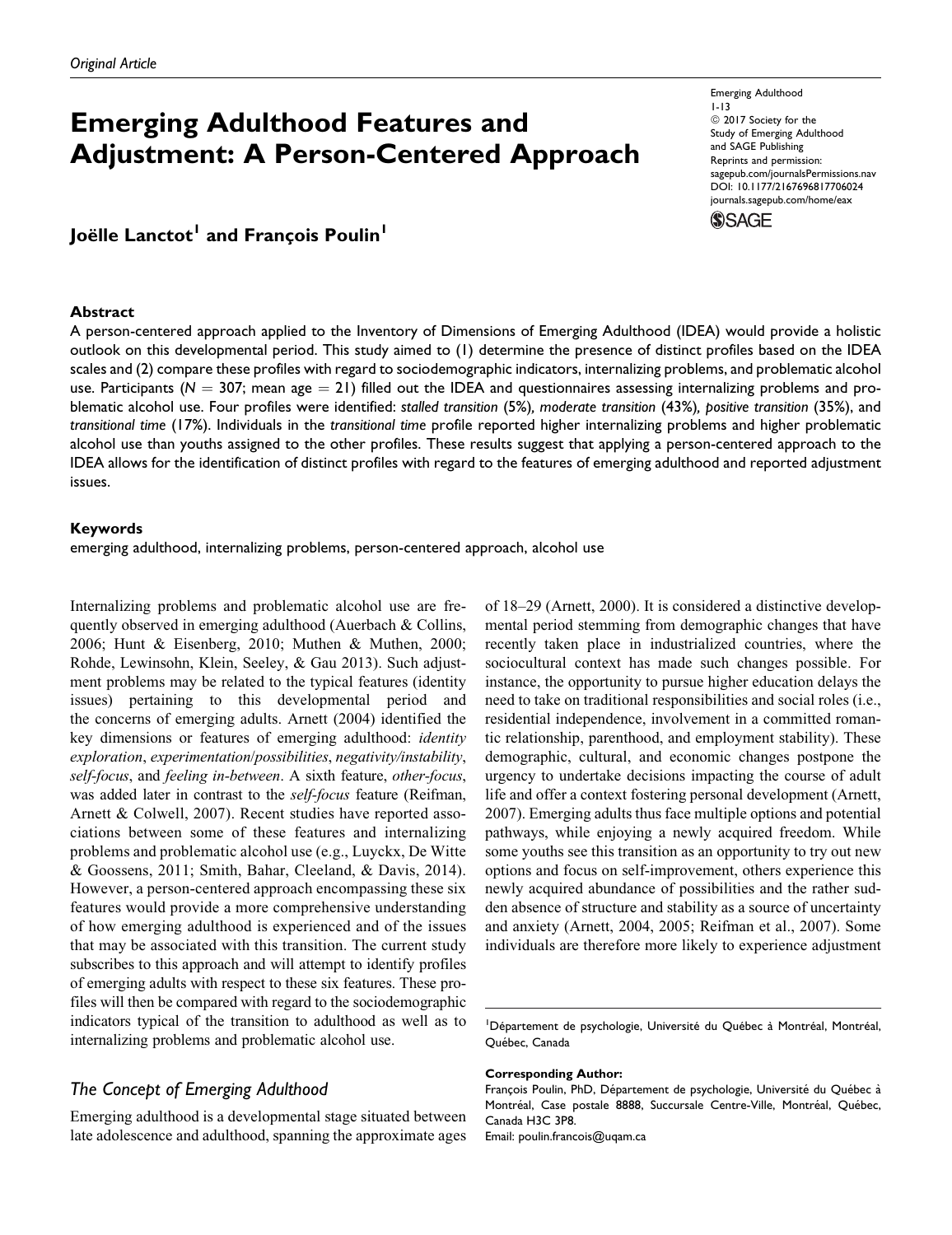issues (i.e., confusion, feeling overwhelmed) when transitioning into adulthood.

Arnett (2004) identified the key features of emerging adulthood. Identity exploration refers to the exploration of potential identities in different contexts (e.g., educational, work related, interpersonal, and romantic). Individuals are engaged in a search for their life path, trying out various roles, and eventually clarifying their goals. Experimentation/possibilities refers to the idea that emerging adults typically consider life opportunities optimistically. Given the absence of major romantic, family, or work-related commitments, all potential options can be considered and individuals go through this period with a sense of confidence that they will somehow achieve their goals. Emerging adulthood is also a time of feeling in-between stages. Indeed, most emerging adults feel that they have grown beyond adolescence without having truly reached adulthood. This can be explained by the fact that emerging adults tend to define adulthood in terms of a given set of criteria (e.g., taking full responsibility for one's actions, financial autonomy), which they typically do not meet before reaching their late 20s. The negativity/instability feature refers to the unstable context in which emerging adults often find themselves. The changes experienced in education, work, and romance can make this period an exciting time for some, while representing a struggle for others (Atwood & Scholtz, 2008; Robbins & Wilner, 2001). Indeed, high levels of instability and unpredictability can make the transition to adulthood more challenging and stressful. The self-focus feature describes the typical orientation toward the self during this period. Emerging adults are less influenced by the authority figures in their lives, while not yet having to take on the responsibilities and social roles pertaining to adulthood. They are free to make their own decisions without having to take account of any third parties (e.g., romantic partner/ child). A sixth feature, called *other-focus* (in contrast to *self*focus), was subsequently added to this list (Reifman et al., 2007). Emerging adults who identify with this feature are considered to be at a stage where they feel they have great responsibility toward others.

To measure these features, Reifman, Arnett, and Colwell (2007) developed the Inventory of Dimensions of Emerging Adulthood (IDEA). Youths who score higher on some or all of the six aforementioned features of emerging adulthood are considered to be going through a transition period marked by the typical features of emerging adulthood. The IDEA has reportedly been used in over 50 studies worldwide (e.g., Arias & Hernandez, 2007; Negru, 2012; Sirsch, Dreher, Mayr, & Willinger, 2009). These studies share similar results regarding the way youths experience the emerging adulthood stage, perhaps cultural variation in the perception of emerging adulthood is also reported (Crocetti et al., 2015).

### Adjustment Issues in Emerging Adulthood

Some youths are less well equipped or less proficient at managing the external stressors pertaining to emerging adulthood and may be more likely to experience negative emotions, discomfort, and chronic anxiety (Arnett, 2004). Indeed, psychological health remains an important concern in emerging adulthood (Blanco et al., 2008; Schulenberg, Bryant, & O'Malley, 2004). In fact, psychiatric disorders are more common in the emerging adulthood population than in any other adult group (Tanner, 2011). Many studies have shown that, although most individuals manage to successfully navigate the changes and challenges associated with the postadolescent years, this is not an easy task for all, as some individuals struggle to avoid risky pathways and to deal with the instability that is typical of this period (Nelson & Padilla-Walker, 2013). Individuals who tend to flounder during the emerging adulthood period report high levels of depressive symptoms and anxiety as well as substance use disorders (Reinherz, Giaconia, Hauf, Wasserman, & Silverman, 1999; Rohde et al., 2013; Schulenberg & Zarrett, 2006). According to previous studies, internalizing problems in emerging adulthood tend to gradually decrease during the late 20s (Galambos, Barker & Krahn, 2006; Merikangas et al., 2003). Moreover, alcohol use reaches an all-time peak in youths aged 18–25 years– which makes this age-group the most at risk for developing substance use disorders (Auerbach & Collins, 2006; Kong & Bergman, 2010).

Recently, researchers began to examine the links between such adjustment issues and the features of emerging adulthood captured by the IDEA. For instance, *identity exploration* is positively associated with life satisfaction (Negru, 2012), quality of life (Huismann et al., 2012), and self-esteem (Skullborstad, Hayley & Hermann, 2016) and negatively associated with substance use (Allem, Lisha, Soto, Baezconde-Garbanati, & Unger, 2013). However, other studies have reported an association with low psychological well-being (Baggio, Studer, Iglesias, Daeppen, & Gmel, 2016). Negativity/instability is positively associated with depressive symptoms (Luyckx et al, 2011) and substance use (Smith et al., 2014) and negatively associated with life satisfaction (Reifman et al., 2007), self-esteem (Luyckx et al., 2011; Skulborstad & Hermann, 2016), and psychological well-being (Baggio et al., 2016). Experimentation/possibilities is positively associated with substance use (Hill, Lalji, van Rossum, van der Geest, & Blokland, 2015; Lisha et al., 2014; Little et al., 2013), binge drinking (Allem et al., 2013), and sensation seeking (Hill et al., 2015). However, people who see emerging adulthood as a time of experimentation/possibilities also report higher psychological and social well-being (Baggio et al., 2016), life satisfaction (Hill et al., 2015), and self-esteem (Skullborstad et al., 2016). Feeling in-between is positively associated with substance use (Smith et al., 2014). Self-focus is positively associated with locus of control (Hill et al., 2015), while other-focus appears to be negatively related to marijuana use, binge drinking (Allem et al., 2013), and psychopathy (Barlett, 2016). It also appears that youths who strongly identify with the other-focus feature tend to consider themselves as adults and have thus moved further along in the transition to adulthood. In sum, several studies documented that features of emerging adulthood are associated with adjustment issues.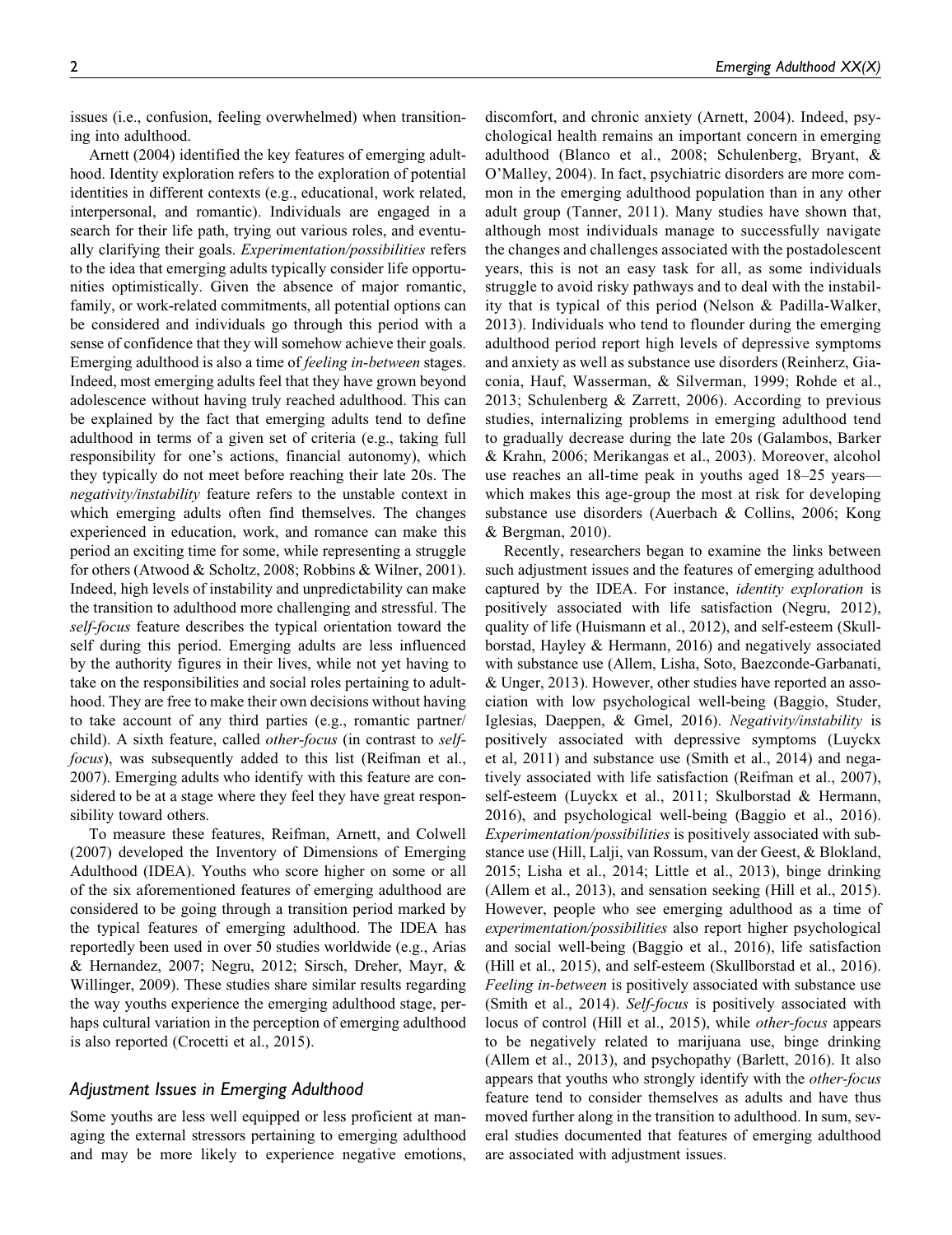The studies reviewed above were based on a variablecentered approach that provided a global picture of the relations between each IDEA feature and some adjustment issues experienced by emerging adults. In contrast to the variableoriented approach, which investigates the normative paths in a population group, the person-centered approach captures the uniqueness of individuals' experiences by creating distinct profile groups (von Eye & Bogat, 2006). A person-centered approach encompassing all the features of the IDEA could thus help portray the diversity within an emerging adult population by defining distinct subgroups of individuals. Using the personcentered approach could thus provide a more comprehensive understanding of how this transition period may be experienced and the adjustment issues that may be associated with it.

Tagliabue, Crocetti, and Lanz (2016) recently conducted a study involving 1,513 youths aged 19–30 in which a personcentered approach was applied to the IDEA. The authors performed a cluster analysis, submitting the scores obtained on the original five features of the IDEA (the other-focus dimension was not included). Six profiles emerged. These profiles captured distinct trends regarding the subjective experience of this transition period. The negative feelings profile (12% of the sample) consisted of youths characterized by higher levels of instability. The positive transition profile (19%) comprised individuals whose transition patterns were characterized by weak instability levels. The self-focus profile (14%) included emerging adults with the lowest level of identity exploration as well as feeling in between, combined with high levels of self-focus. People in the stall profile (15%) were characterized by low levels in every dimension defined by Arnett (2004), while people in the *transitional time* profile (24%) were characterized by high levels in every dimensions, although the self-focus dimension was at a medium rate. Finally, people in the lack of possibilities profile  $(17\%)$  had the lowest level of possibilities, medium level of instability, and high levels in every other dimensions.

These results highlight the heterogeneity of this population with regard to the extent to which the emerging adulthood features were deemed to describe their experience and confirm that distinct subgroups of individuals can be identified using the IDEA. However, this investigation of profiles of emerging adults should be further pursued for at least three reasons. First, these profiles should be replicated using a slightly different methodology. For instance, a complete version of the IDEA (i.e., including the other-focus dimension) should be used in order to draw a more comprehensive picture of emerging adults' experiences. Also, restricting the assessment to emerging adults of the same age would help isolate individual differences from an age effect. Moreover, interviewing emerging adults in a different national context would support the generalization of these profiles. Second, it remains unknown whether these profiles differ with regard to well-known demographic markers of the transition to adulthood. According to Arnett (2014), emerging adulthood is defined primarily by its demographic outline. Variations in socioeconomic status and life events determine how a young individual may experience this

transition (Arnett, 2007). For example, being out of school and having a family to care for with a low-paying job are circumstances that can curb the *self-focus* feature. Thus, an observed delay in taking on the social roles and responsibilities pertaining to adulthood is likely to be associated with the features of emerging adulthood as measured by the IDEA. Third, and most importantly, the potential associations between these profiles and the adjustment issues characterizing this transition period (e.g., internalizing problems and problematic alcohol use) also remain unknown.

# The Current Study

The current study had three aims. The first aim was to identify distinct profiles of individuals with regard to the importance assigned to the six features of emerging adulthood among a sample of 21-year-old youths. We hypothesized that this study would identify profiles that were quite analogous to those found by Tagliabue et al. (2016), while some methodological differences in this study (e.g., inclusion of the other-focus feature, participants exclusively aged 21, different national context) were likely to bring out some contrasts. For example, it was possible that the addition of the *other-focus* dimension would allow for the identification of a profile in which individuals had moved further along in the transition to adulthood, being less focused on themselves, and bearing greater responsibility for others. Also, because our sample was exclusively composed of 21-year-old youths (middle of emerging adulthood), most participants were expected to identify with several features of the IDEA.

The second aim of the study was to examine whether the observed profiles could be differentiated with regard to a number of sociodemographic indicators pertaining to the transition to adulthood (e.g., educational attainment, financial autonomy, residential independence, involvement in a romantic relationship, and parenthood). We hypothesized that the profiles displaying high scores for the transitional features measured by the IDEA would be more likely to include individuals who found themselves in a life context marked by instability and/ or who had not yet taken on the typical roles of adulthood.

The third aim of this study was to investigate whether the observed profiles could be differentiated with regard to internalizing problems and problematic alcohol use. Of the types of internalizing problems likely to affect emerging adults, three were considered here, namely, depressive symptoms, anxiety symptoms, and low self-esteem. Problematic alcohol use was operationalized in terms of three dimensions: intoxication, addiction, and adverse consequences of alcohol use. Based on the literature on the relationship between adjustment issues and the features of the IDEA reviewed earlier, we hypothesized that youths in the profiles displaying high scores for the negativity/instability, experimentation/possibilities, and feeling inbetween features would be characterized by more internalizing problems and more problematic alcohol use. Finally, we hypothesized that youths in the profiles displaying high scores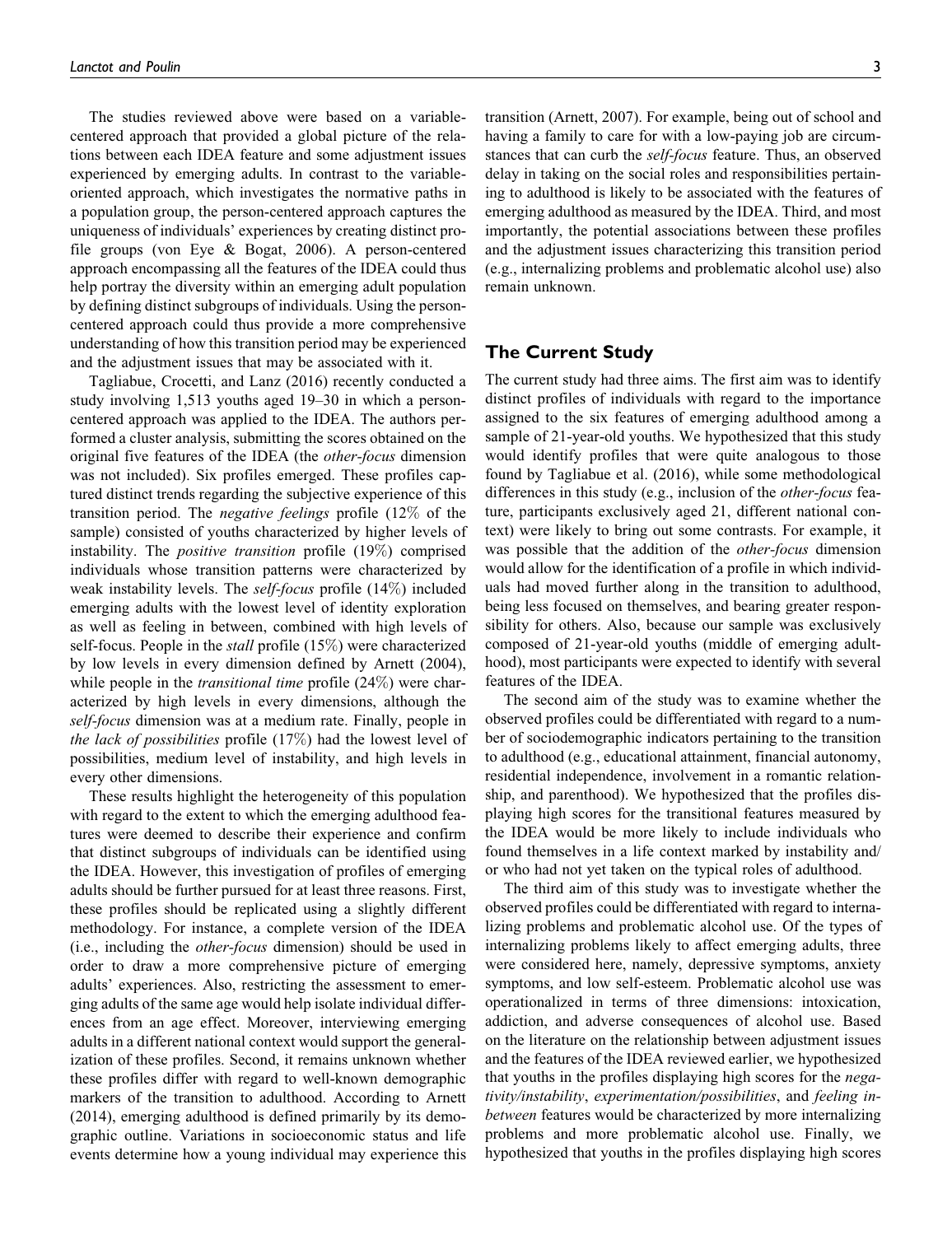| Variables          |                                  | Percentage | n   |
|--------------------|----------------------------------|------------|-----|
| Gender             | Women                            | 58.2       | 187 |
|                    | Men                              | 41.8       | 120 |
| Living in parents' | Yes                              | 72.9       | 220 |
| home               | No                               | 27.1       | 83  |
| Having children    | Yes                              | 4.9        | 15  |
|                    | No                               | 95.1       | 289 |
| Romantic           | Yes                              | 60.0       | 184 |
| relationship       | No                               | 40.0       | 123 |
| Annual income      | Can\$5,999 or less               | 12.1       | 37  |
|                    | Can\$6,000-\$11,999              | 27.1       | 82  |
|                    | Can\$12,000-\$17,999             | 24.5       | 75  |
|                    | Can\$18,000-\$23,999             | 14.0       | 43  |
|                    | Can\$24,000-\$29,999             | 10.8       | 33  |
|                    | Can\$30,000-\$39,999             | 7.5        | 22  |
|                    | Over Can\$40,000                 | 4.0        | 9   |
| Educational        | No high school diploma           | 14.7       | 41  |
| attainment         | High school diploma              | 30.9       | 97  |
|                    | Current college attendance       | 20.3       | 63  |
|                    | College diploma                  | 8.1        | 25  |
|                    | Current university<br>attendance | 25.9       | 80  |

**Table 1.** Participants' ( $N = 307$ ) Sociodemographic Variables at Age 21.

for the identity exploration feature would be characterized by more internalizing problems but no problematic use of alcohol.

# Method

#### **Participants**

Participants were drawn from a longitudinal study that had been ongoing since 2001. This research project initially aggregated 390 sixth-grade students (58% females) from eight different schools in a large school board in the Montreal area. Most were Caucasian (90%), French-speaking, and from families with a gross family income of over Can\$50,000 (68%) in 2001. These participants then took part in a longitudinal follow-up study. The data used for the purposes of the current study were collected in 2010, when the participants were aged 21. Over the course of this longitudinal study, we lost track of some participants who had moved away, while others decided to withdraw from the study. At age 21, 330 participants were contacted and solicited to be part of this data collection. Of these, 307 agreed to participate (61% females) and filled out the self-report questionnaires (80% of the initial sample). Based on the sociodemographic data collected at age 12, the retained participants ( $N = 307$ ) were more likely to be female  $(p < .05)$  and to come from intact families  $(p < .01)$  compared to the rest of the sample ( $N = 83$ ). The 307 participants' sociodemographic variables at age 21 are reported in Table 1.

## Procedure

Most questionnaires were administered at home by trained research assistants, although approximately 10% of the questionnaires were mailed out. All the data were collected within a period of approximately 5 weeks during the spring. Willing participants received a Can\$25 financial compensation for their time.

#### Measures

Features of emerging adulthood. A French version of the 31-item IDEA (Reifman et al., 2007), capturing the features of emerging adulthood, was used. Participants were asked to think about this time in their lives, roughly referring to a 5-year period with the present time being right in the middle. They then had to specify the extent to which the items described this time in their lives on a 4-point Likert-type scale ranging from 1 (strongly disagree) to 4 (strongly agree). The IDEA includes six scales: *identity exploration* (7 items;  $\alpha = .85$ ; sample  $item = "Is this period in your life a time of finding out who you$ are?"), experimentation/possibilities (5 items;  $\alpha = .83$ ; sample item  $=$  "Is this period in your life a time of many possibilities?"), *feeling in-between* (3 items;  $\alpha = .80$ ; sample item  $=$  "Is this period in your life a time of feeling adult in some ways but not others?"), negativity/instability (7 items;  $\alpha = .82$ ; sample item = "Is this period in your life a time of confusion?"), self-focus (6 items;  $\alpha = .70$ ; sample item = "Is this period in your life a time of personal freedom?"), and *other-focus* (3 items;  $\alpha = .73$ ; sample item = "Is this period in your life a time of settling down?"). The back translation method from English to French and back to English was used (Vallerand, 1989). A global score for each feature was obtained by computing the mean score for all the items belonging to the particular feature. Higher scores for a given feature are considered to indicate a stronger identification with this particular feature.

Depressive symptoms. Depressive symptoms were measured using the French version of the Center for Epidemiologic Studies Depression Scale (Radloff, 1977) translated by Furher and Rouillon (1989). Participants were asked to indicate how often they had displayed specific behaviors, specific thoughts, or experienced specific feelings over the previous week. This instrument comprises 20 items. Sample items include "I felt that everything I did was an effort," "I was happy," and "I felt sad." Responses were coded on a 4-point Likert-type scale ranging from 0 (rarely or never,  $0-1$  day) to 3 (most of the time, over the last 5–7 days). A global score was obtained by computing the mean scores for each item. Higher scores indicate higher levels of depressive symptoms. The internal consistency was excellent ( $\alpha = .90$ ).

Social anxiety. Participants filled out the Social Anxiety Scale developed by La Greca and Lopez (1998) translated in French for the purpose of this study using the method from English to French and back to English (Vallerand, 1989). They were asked to indicate how often they experienced each of the 18 items on a 5-point Likert-type scale ranging from 0 (never) to 5 (always). Sample items include "I only talk to people I know really well," "I worry about what others think of me," and "I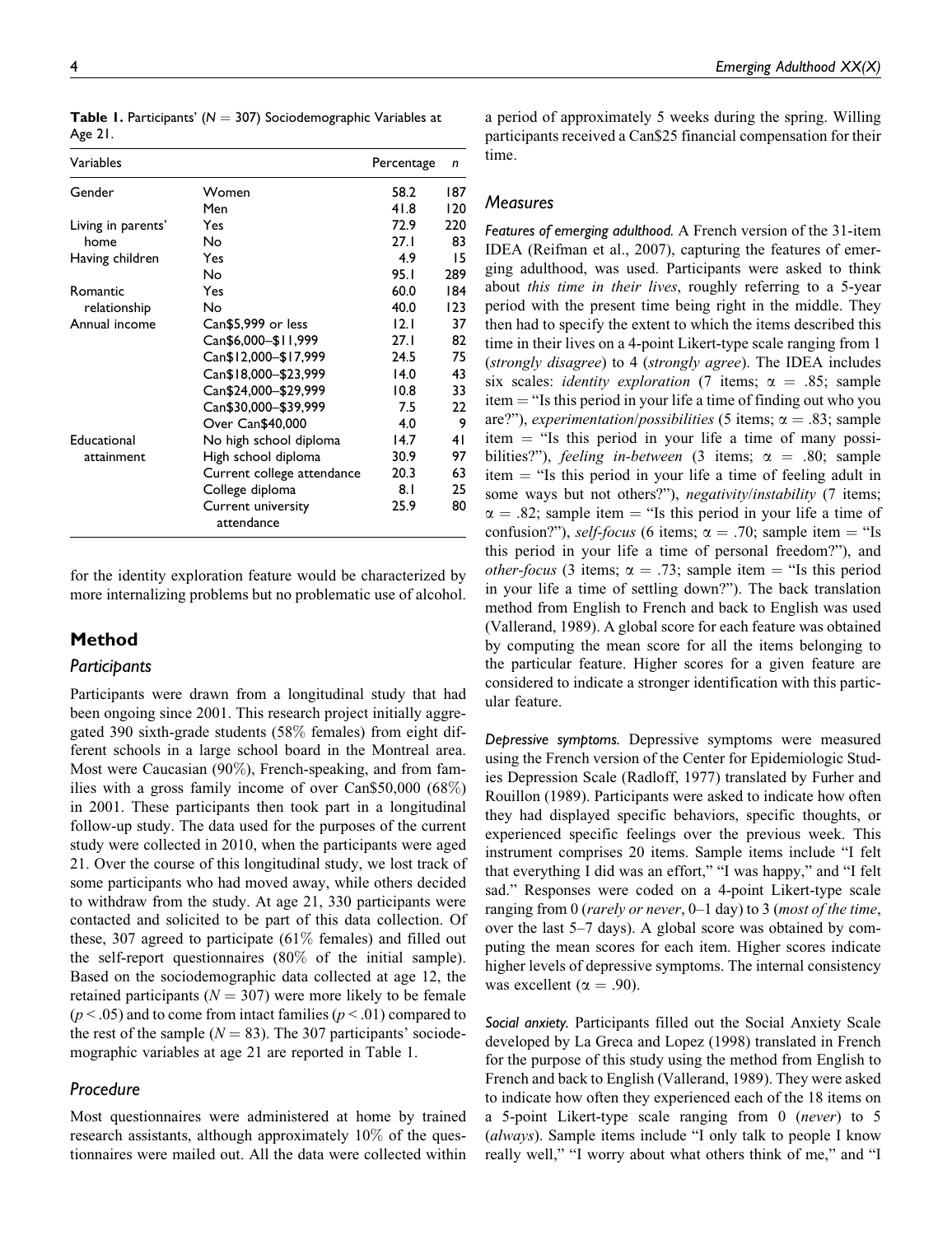get nervous when I'm around certain people." A global score was obtained by averaging the scores for each item. Higher scores reflect higher levels of social anxiety. The internal consistency was excellent ( $\alpha = .91$ ).

Self-esteem. Participants filled out the Rosenberg Self-Esteem Scale (Rosenberg, 1965), French translation by Vallieres and Vallerand (1990). They were asked to specify the extent to which they agreed with each of the 10 items on a 4-point Likert-type scale ranging from 1 *(strongly disagree)* to 4 (strongly agree). Sample items include "I feel that I have a number of good qualities," "I feel I do not have much to be proud of," and "I certainly feel useless at times." A global score was obtained by averaging the scores for each item. The internal consistency for this sample was very good ( $\alpha = .86$ ). This instrument is considered to be valid for capturing individuals' level of self-esteem ( Gotlib, Lewinsohn, Seeley, Rohde, & Redner, 1993; Uys et al., 2009).

Problematic alcohol use. Poulin and Denault's (2012) questionnaire was used to measure problematic alcohol use. Participants were asked to specify whether (yes/no) they had experienced each of the 19 items in the questionnaire. Items captured intoxication, addiction, and adverse consequences of alcohol use. Sample items include "Have you ever been drunk in a public place?" "Have you ever fainted following alcohol use?" and "Have you ever unsuccessfully attempted to stop drinking alcohol?" Positive (yes) responses were summed up to obtain a global score ( $\alpha = .88$ ). Higher scores reflect higher problematic alcohol use.

Sociodemographic variables. Participants were asked to specify both their gender and ethnicity. Educational attainment was captured using a scale ranging from *no high school diploma* to *uni*versity attendance. Gross income was measured on a scale ranging from Can\$2,000 or less to over Can\$100,000. Financial independence was measured by averaging 3 items ("To what extent are you responsible for the following?: "Earning a living," "Paying the bills (other than rent)," and "Managing your finances";  $\alpha = .67$ ) rated on a 5-point Likert-type scale ranging from 1 (not at all) to 5 (entirely). Finally, participants were asked to specify whether (yes/no) they were still living in their parents' home, whether (yes/no) they were involved in a romantic relationship, and whether (yes/no) they had children.

Data analysis strategy. Analyses were conducted in two steps. First, the scores obtained on the six subscales of the IDEA were submitted to a latent profile analysis, allowing us to identify homogenous subgroups of individuals sharing a similar experience of the emerging adulthood period. The following statistical indices were used to choose the best fitting model with regard to the number of profiles within the sample: the log likelihood (LL), the Bayesian information criterion (BIC), the sample-size adjusted Bayesian information criterion (SSA-BIC), the Akaike information criterion (AIC), the Lo–Mendell–Rubin likelihood ratio test (LMR-LRT), and the bootstrap

likelihood ratio test. Furthermore, the entropy was used to assess the overall quality of the final classification. The closer to 1, the better the classification. Second, the profiles were contrasted with regard to sociodemographic variables, internalizing problems, and problematic alcohol use by performing Analysis of variances (ANOVAs) (with Tukey's post hoc tests), except for the categorical variables, with regard to which the profiles were contrasted by conducting  $\chi^2$  tests. Correlations among the study variables and descriptive statistics are presented in Table 2.

### Results

## Latent Profile Analyses

The fit indices for the estimated models involving two to six profiles are displayed in Table 3. The LL values revealed that the model fit tended to drop when assessing the two- and threeprofile models and to gradually rise when assessing the four- to six-profile models. The BIC, SSA-BIC, and AIC values for the four- to six-profile models were also lower, pointing to a better fit for these models. Higher posterior probabilities of belonging indicated a better categorization for the four-profile model. The LMR-LRT was used to determine the fit between two models that differed by one profile. In this test, significant  $p$  values indicated that the models involving five and six profiles were not significant. Furthermore, the four-profile model appeared to be the most parsimonious; although the number of profiles was lower, this model captured the same results as the sixprofile model and each profile included at least 5% of the sample. With regard to theoretical meaningfulness (Milligan & Cooper, 1985), the four-profile model proved to be the most accurate, while lending itself to extensive interpretation. Lastly, the entropy for the four-profile model was adequate. Overall, when balancing the fit indices, parsimony criterion, and theoretical meaningfulness, the four-profile model appeared to be the best model in terms of satisfactorily describing the data patterns while also generating qualitatively different profiles.

The four profiles are described in Table 4 and presented in Figure 1. Profile 1 comprises 5% ( $n = 15$ ) of the sample and includes participants with low scores for all the features of emerging adulthood. When possible, we chose labels that were similar to those used by Tagliabue et al. (2016). Given that a similar profile was found in their study, the qualifier *stalled* transition will be used to refer to this first profile. Profile 2 comprises 43% ( $n = 134$ ) of the sample and includes participants with moderate scores for all the features of emerging adulthood. Accordingly, this profile will be referred to as the moderate transition profile. Profile 3 comprises 35% ( $n =$ 107) of the sample and includes youths who obtained the highest scores for all the features of emerging adulthood. Since one of the profiles obtained by Tagliabue et al. showed similar characteristics, that is, a high score for almost all the features (with the exception of the *self-focus* feature), we will refer to this third profile as the *transitional time* profile. Finally, Profile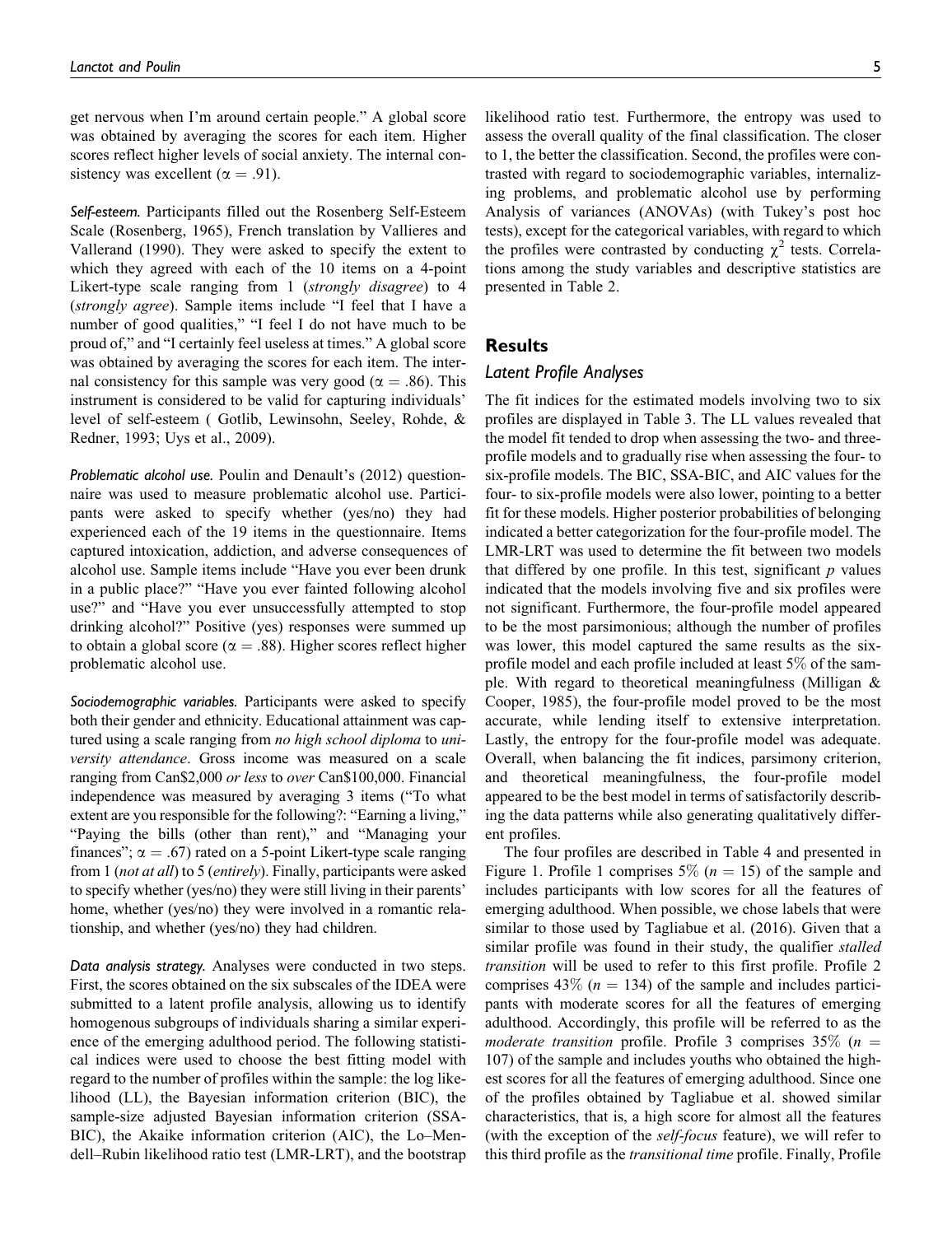| Table 2. Descriptive Data and Correlations for the Study \ |                                                                                                                                                                                                                                                                                                                                                                                                               |                                                                                                                                                                                                                                                                                                                                                                                      |                                                                                                                                                                                                                                                               | ariables. |                                                                                                                                                                                                                                                                                                                                                                                          |                           |                                                   |   |                                                                                                                                                                                                                                                                                                                                                                                                                                                                                                                            |                                                                                                                                                                                                                                                                                                                     |                                                                                                          |                                                                                                                                                                                                                                                                                                                                                                                                                                                                                                                                                             |             |                                                                                                                                                                                                                        |                            |                                                                  |
|------------------------------------------------------------|---------------------------------------------------------------------------------------------------------------------------------------------------------------------------------------------------------------------------------------------------------------------------------------------------------------------------------------------------------------------------------------------------------------|--------------------------------------------------------------------------------------------------------------------------------------------------------------------------------------------------------------------------------------------------------------------------------------------------------------------------------------------------------------------------------------|---------------------------------------------------------------------------------------------------------------------------------------------------------------------------------------------------------------------------------------------------------------|-----------|------------------------------------------------------------------------------------------------------------------------------------------------------------------------------------------------------------------------------------------------------------------------------------------------------------------------------------------------------------------------------------------|---------------------------|---------------------------------------------------|---|----------------------------------------------------------------------------------------------------------------------------------------------------------------------------------------------------------------------------------------------------------------------------------------------------------------------------------------------------------------------------------------------------------------------------------------------------------------------------------------------------------------------------|---------------------------------------------------------------------------------------------------------------------------------------------------------------------------------------------------------------------------------------------------------------------------------------------------------------------|----------------------------------------------------------------------------------------------------------|-------------------------------------------------------------------------------------------------------------------------------------------------------------------------------------------------------------------------------------------------------------------------------------------------------------------------------------------------------------------------------------------------------------------------------------------------------------------------------------------------------------------------------------------------------------|-------------|------------------------------------------------------------------------------------------------------------------------------------------------------------------------------------------------------------------------|----------------------------|------------------------------------------------------------------|
| Study Variables                                            |                                                                                                                                                                                                                                                                                                                                                                                                               |                                                                                                                                                                                                                                                                                                                                                                                      | w                                                                                                                                                                                                                                                             | 4         | ь                                                                                                                                                                                                                                                                                                                                                                                        | ∾                         |                                                   | ∞ | ò                                                                                                                                                                                                                                                                                                                                                                                                                                                                                                                          | $\subseteq$                                                                                                                                                                                                                                                                                                         | $=$                                                                                                      | $\overline{\mathbf{C}}$                                                                                                                                                                                                                                                                                                                                                                                                                                                                                                                                     | $\tilde{ }$ | $\overline{4}$                                                                                                                                                                                                         | 으                          | $\frac{6}{1}$                                                    |
| I. Identity exploration                                    |                                                                                                                                                                                                                                                                                                                                                                                                               |                                                                                                                                                                                                                                                                                                                                                                                      |                                                                                                                                                                                                                                                               |           |                                                                                                                                                                                                                                                                                                                                                                                          |                           |                                                   |   |                                                                                                                                                                                                                                                                                                                                                                                                                                                                                                                            |                                                                                                                                                                                                                                                                                                                     |                                                                                                          |                                                                                                                                                                                                                                                                                                                                                                                                                                                                                                                                                             |             |                                                                                                                                                                                                                        |                            |                                                                  |
| 2. Experimentation/possibilities                           | ≹<br>Ҿ                                                                                                                                                                                                                                                                                                                                                                                                        |                                                                                                                                                                                                                                                                                                                                                                                      |                                                                                                                                                                                                                                                               |           |                                                                                                                                                                                                                                                                                                                                                                                          |                           |                                                   |   |                                                                                                                                                                                                                                                                                                                                                                                                                                                                                                                            |                                                                                                                                                                                                                                                                                                                     |                                                                                                          |                                                                                                                                                                                                                                                                                                                                                                                                                                                                                                                                                             |             |                                                                                                                                                                                                                        |                            |                                                                  |
| 3. Feeling in between                                      |                                                                                                                                                                                                                                                                                                                                                                                                               | $20*$                                                                                                                                                                                                                                                                                                                                                                                |                                                                                                                                                                                                                                                               |           |                                                                                                                                                                                                                                                                                                                                                                                          |                           |                                                   |   |                                                                                                                                                                                                                                                                                                                                                                                                                                                                                                                            |                                                                                                                                                                                                                                                                                                                     |                                                                                                          |                                                                                                                                                                                                                                                                                                                                                                                                                                                                                                                                                             |             |                                                                                                                                                                                                                        |                            |                                                                  |
| 4. Negativity/instability                                  | $\begin{array}{ccccccccc} \frac{1}{4} & \frac{1}{4} & \frac{1}{4} & \frac{1}{4} & \frac{1}{4} & \frac{1}{4} & \frac{1}{4} & \frac{1}{4} & \frac{1}{4} & \frac{1}{4} & \frac{1}{4} & \frac{1}{4} & \frac{1}{4} & \frac{1}{4} & \frac{1}{4} & \frac{1}{4} & \frac{1}{4} & \frac{1}{4} & \frac{1}{4} & \frac{1}{4} & \frac{1}{4} & \frac{1}{4} & \frac{1}{4} & \frac{1}{4} & \frac{1}{4} & \frac{1}{4} & \frac{$ |                                                                                                                                                                                                                                                                                                                                                                                      | $\frac{\cancel{x}}{2}$                                                                                                                                                                                                                                        |           |                                                                                                                                                                                                                                                                                                                                                                                          |                           |                                                   |   |                                                                                                                                                                                                                                                                                                                                                                                                                                                                                                                            |                                                                                                                                                                                                                                                                                                                     |                                                                                                          |                                                                                                                                                                                                                                                                                                                                                                                                                                                                                                                                                             |             |                                                                                                                                                                                                                        |                            |                                                                  |
| 5. Self-focus                                              |                                                                                                                                                                                                                                                                                                                                                                                                               |                                                                                                                                                                                                                                                                                                                                                                                      | $27**$                                                                                                                                                                                                                                                        |           |                                                                                                                                                                                                                                                                                                                                                                                          |                           |                                                   |   |                                                                                                                                                                                                                                                                                                                                                                                                                                                                                                                            |                                                                                                                                                                                                                                                                                                                     |                                                                                                          |                                                                                                                                                                                                                                                                                                                                                                                                                                                                                                                                                             |             |                                                                                                                                                                                                                        |                            |                                                                  |
| 6. Other-focus                                             |                                                                                                                                                                                                                                                                                                                                                                                                               | $\sum_{i=1}^{n} \frac{1}{2} \frac{1}{2} \frac{1}{2}$                                                                                                                                                                                                                                                                                                                                 | $\frac{1}{2}$                                                                                                                                                                                                                                                 |           |                                                                                                                                                                                                                                                                                                                                                                                          |                           |                                                   |   |                                                                                                                                                                                                                                                                                                                                                                                                                                                                                                                            |                                                                                                                                                                                                                                                                                                                     |                                                                                                          |                                                                                                                                                                                                                                                                                                                                                                                                                                                                                                                                                             |             |                                                                                                                                                                                                                        |                            |                                                                  |
| 7. Depression                                              |                                                                                                                                                                                                                                                                                                                                                                                                               |                                                                                                                                                                                                                                                                                                                                                                                      |                                                                                                                                                                                                                                                               |           |                                                                                                                                                                                                                                                                                                                                                                                          |                           |                                                   |   |                                                                                                                                                                                                                                                                                                                                                                                                                                                                                                                            |                                                                                                                                                                                                                                                                                                                     |                                                                                                          |                                                                                                                                                                                                                                                                                                                                                                                                                                                                                                                                                             |             |                                                                                                                                                                                                                        |                            |                                                                  |
| 8. Anxiety                                                 |                                                                                                                                                                                                                                                                                                                                                                                                               |                                                                                                                                                                                                                                                                                                                                                                                      | $\sum_{i=1}^{n}$                                                                                                                                                                                                                                              |           |                                                                                                                                                                                                                                                                                                                                                                                          |                           |                                                   |   |                                                                                                                                                                                                                                                                                                                                                                                                                                                                                                                            |                                                                                                                                                                                                                                                                                                                     |                                                                                                          |                                                                                                                                                                                                                                                                                                                                                                                                                                                                                                                                                             |             |                                                                                                                                                                                                                        |                            |                                                                  |
| 9. Self-esteem                                             |                                                                                                                                                                                                                                                                                                                                                                                                               |                                                                                                                                                                                                                                                                                                                                                                                      |                                                                                                                                                                                                                                                               |           |                                                                                                                                                                                                                                                                                                                                                                                          |                           |                                                   |   |                                                                                                                                                                                                                                                                                                                                                                                                                                                                                                                            |                                                                                                                                                                                                                                                                                                                     |                                                                                                          |                                                                                                                                                                                                                                                                                                                                                                                                                                                                                                                                                             |             |                                                                                                                                                                                                                        |                            |                                                                  |
| 10. Problematic alcohol use                                |                                                                                                                                                                                                                                                                                                                                                                                                               |                                                                                                                                                                                                                                                                                                                                                                                      |                                                                                                                                                                                                                                                               |           |                                                                                                                                                                                                                                                                                                                                                                                          |                           |                                                   |   |                                                                                                                                                                                                                                                                                                                                                                                                                                                                                                                            |                                                                                                                                                                                                                                                                                                                     |                                                                                                          |                                                                                                                                                                                                                                                                                                                                                                                                                                                                                                                                                             |             |                                                                                                                                                                                                                        |                            |                                                                  |
| II. Annual income                                          |                                                                                                                                                                                                                                                                                                                                                                                                               | $\overline{a}$ $\overline{a}$ $\overline{b}$ $\overline{c}$ $\overline{c}$ $\overline{c}$ $\overline{c}$ $\overline{c}$ $\overline{c}$ $\overline{c}$ $\overline{c}$ $\overline{c}$ $\overline{c}$ $\overline{c}$ $\overline{c}$ $\overline{c}$ $\overline{c}$ $\overline{c}$ $\overline{c}$ $\overline{c}$ $\overline{c}$ $\overline{c}$ $\overline{c}$ $\overline{c}$ $\overline{$ | $\frac{2}{1}$ , $\frac{1}{5}$ , $\frac{1}{5}$ , $\frac{1}{5}$ , $\frac{1}{5}$ , $\frac{1}{5}$ , $\frac{1}{5}$ , $\frac{1}{5}$ , $\frac{1}{5}$ , $\frac{1}{5}$ , $\frac{1}{5}$ , $\frac{1}{5}$ , $\frac{1}{5}$ , $\frac{1}{5}$ , $\frac{1}{5}$ , $\frac{1}{5}$ |           | $1 \n\overset{?}{4} \n\overset{?}{5} \n\overset{?}{0} \n\overset{?}{0} \n\overset{?}{0} \n\overset{?}{0} \n\overset{?}{0} \n\overset{?}{0} \n\overset{?}{0} \n\overset{?}{0} \n\overset{?}{0} \n\overset{?}{0} \n\overset{?}{0} \n\overset{?}{0} \n\overset{?}{0} \n\overset{?}{0} \n\overset{?}{0} \n\overset{?}{0} \n\overset{?}{0} \n\overset{?}{0} \n\overset{?}{0} \n\overset{?}{0$ | ٳ؋؏ۜڲ؋ۅۼ؋ٞ<br>ٳ؋؏ڲ؋ۅۼ؋ٞ؋؋ | ٵ <del>ۼۄۄۼ؋ۄ</del><br>ٵۼۄٷۼڐٵۼ؋ۄۼ؋ۄٷ<br>ٵ؋ۄۄۼ؋ۄۄ |   | $\mid\, \overset{\overset{*}{*}}{\underset{-}{\overset{*}{\sim}}}\, \overset{*}{\underset{-}{\rightleftharpoons}}\, \, S \overset{\overset{}{\sim}}{\overset{\sim}{\circ}}\, S \overset{\overset{}{\sim}}{\underset{-}{\circ}}\, \, \overset{\overset{}{\sim}}{\overset{\sim}{\circ}}\, S \overset{\overset{}{\sim}}{\underset{-}{\circ}}\, S \overset{\overset{}{\sim}}{\underset{-}{\circ}}\, S \overset{\overset{}{\sim}}{\underset{-}{\circ}}\, S \overset{\overset{}{\sim}}{\underset{-}{\circ}}\, S \overset{\overs$ | $\frac{1}{6}$ $\frac{1}{6}$ $\frac{1}{6}$ $\frac{1}{6}$ $\frac{1}{6}$ $\frac{1}{6}$ $\frac{1}{6}$ $\frac{1}{6}$ $\frac{1}{6}$ $\frac{1}{6}$ $\frac{1}{6}$ $\frac{1}{6}$ $\frac{1}{6}$ $\frac{1}{6}$ $\frac{1}{6}$ $\frac{1}{6}$ $\frac{1}{6}$ $\frac{1}{6}$ $\frac{1}{6}$ $\frac{1}{6}$ $\frac{1}{6}$ $\frac{1}{6}$ |                                                                                                          |                                                                                                                                                                                                                                                                                                                                                                                                                                                                                                                                                             |             |                                                                                                                                                                                                                        |                            |                                                                  |
| 12. Financial autonomy                                     |                                                                                                                                                                                                                                                                                                                                                                                                               |                                                                                                                                                                                                                                                                                                                                                                                      |                                                                                                                                                                                                                                                               |           |                                                                                                                                                                                                                                                                                                                                                                                          |                           |                                                   |   |                                                                                                                                                                                                                                                                                                                                                                                                                                                                                                                            |                                                                                                                                                                                                                                                                                                                     | $\begin{array}{r} 2.35 & -2.35 & -2.35 \\ -2.35 & -2.35 & -2.35 \\ -2.35 & -2.35 & -2.35 \\ \end{array}$ |                                                                                                                                                                                                                                                                                                                                                                                                                                                                                                                                                             |             |                                                                                                                                                                                                                        |                            |                                                                  |
| 13. Educational attainment                                 |                                                                                                                                                                                                                                                                                                                                                                                                               |                                                                                                                                                                                                                                                                                                                                                                                      |                                                                                                                                                                                                                                                               |           |                                                                                                                                                                                                                                                                                                                                                                                          |                           |                                                   |   |                                                                                                                                                                                                                                                                                                                                                                                                                                                                                                                            |                                                                                                                                                                                                                                                                                                                     |                                                                                                          |                                                                                                                                                                                                                                                                                                                                                                                                                                                                                                                                                             |             |                                                                                                                                                                                                                        |                            |                                                                  |
| 14. Living in parent's home                                |                                                                                                                                                                                                                                                                                                                                                                                                               |                                                                                                                                                                                                                                                                                                                                                                                      |                                                                                                                                                                                                                                                               |           |                                                                                                                                                                                                                                                                                                                                                                                          |                           |                                                   |   |                                                                                                                                                                                                                                                                                                                                                                                                                                                                                                                            |                                                                                                                                                                                                                                                                                                                     |                                                                                                          |                                                                                                                                                                                                                                                                                                                                                                                                                                                                                                                                                             |             |                                                                                                                                                                                                                        |                            |                                                                  |
| 15. Romantic relationship                                  |                                                                                                                                                                                                                                                                                                                                                                                                               |                                                                                                                                                                                                                                                                                                                                                                                      |                                                                                                                                                                                                                                                               |           |                                                                                                                                                                                                                                                                                                                                                                                          |                           |                                                   |   |                                                                                                                                                                                                                                                                                                                                                                                                                                                                                                                            |                                                                                                                                                                                                                                                                                                                     |                                                                                                          |                                                                                                                                                                                                                                                                                                                                                                                                                                                                                                                                                             |             |                                                                                                                                                                                                                        |                            |                                                                  |
| 16. Having children                                        |                                                                                                                                                                                                                                                                                                                                                                                                               |                                                                                                                                                                                                                                                                                                                                                                                      |                                                                                                                                                                                                                                                               |           |                                                                                                                                                                                                                                                                                                                                                                                          |                           |                                                   |   |                                                                                                                                                                                                                                                                                                                                                                                                                                                                                                                            |                                                                                                                                                                                                                                                                                                                     |                                                                                                          | $\begin{array}{r} 1 \overline{\smash{\overset{\text{\tiny{*}}}{\mathcal{S}}}} \overset{\text{\tiny{*}}}{\mathcal{S}} \overset{\text{\tiny{*}}}{\mathcal{S}} \overset{\text{\tiny{*}}}{\mathcal{S}} \overset{\text{\tiny{*}}}{\mathcal{S}} \overset{\text{\tiny{*}}}{\mathcal{S}} \overset{\text{\tiny{*}}}{\mathcal{S}} \overset{\text{\tiny{*}}}{\mathcal{S}} \overset{\text{\tiny{*}}}{\mathcal{S}} \overset{\text{\tiny{*}}}{\mathcal{S}} \overset{\text{\tiny{*}}}{\mathcal{S}} \overset{\text{\tiny{*}}}{\mathcal{S}} \overset{\text{\tiny{*}}}{\math$ |             | $\begin{array}{r} \frac{\ast}{4} \frac{\ast}{2} \frac{\ast}{2} \frac{\ast}{2} \\ - \frac{1}{2} \frac{\ast}{2} \frac{\ast}{2} \frac{\ast}{2} \\ - \frac{1}{2} \frac{\ast}{2} \frac{\ast}{2} \frac{\ast}{2} \end{array}$ | $\frac{88.7}{1.50}$ = 0.49 |                                                                  |
| I7. Gender                                                 |                                                                                                                                                                                                                                                                                                                                                                                                               |                                                                                                                                                                                                                                                                                                                                                                                      |                                                                                                                                                                                                                                                               |           |                                                                                                                                                                                                                                                                                                                                                                                          |                           |                                                   |   |                                                                                                                                                                                                                                                                                                                                                                                                                                                                                                                            |                                                                                                                                                                                                                                                                                                                     |                                                                                                          |                                                                                                                                                                                                                                                                                                                                                                                                                                                                                                                                                             |             |                                                                                                                                                                                                                        |                            | $\frac{3}{2}$<br>$\frac{3}{2}$<br>$\frac{3}{2}$<br>$\frac{3}{2}$ |
|                                                            |                                                                                                                                                                                                                                                                                                                                                                                                               |                                                                                                                                                                                                                                                                                                                                                                                      |                                                                                                                                                                                                                                                               |           |                                                                                                                                                                                                                                                                                                                                                                                          |                           |                                                   |   |                                                                                                                                                                                                                                                                                                                                                                                                                                                                                                                            |                                                                                                                                                                                                                                                                                                                     |                                                                                                          |                                                                                                                                                                                                                                                                                                                                                                                                                                                                                                                                                             |             |                                                                                                                                                                                                                        |                            |                                                                  |
| Standard deviation                                         |                                                                                                                                                                                                                                                                                                                                                                                                               |                                                                                                                                                                                                                                                                                                                                                                                      | 0.76                                                                                                                                                                                                                                                          |           |                                                                                                                                                                                                                                                                                                                                                                                          |                           |                                                   |   |                                                                                                                                                                                                                                                                                                                                                                                                                                                                                                                            |                                                                                                                                                                                                                                                                                                                     |                                                                                                          |                                                                                                                                                                                                                                                                                                                                                                                                                                                                                                                                                             |             |                                                                                                                                                                                                                        |                            |                                                                  |
|                                                            |                                                                                                                                                                                                                                                                                                                                                                                                               |                                                                                                                                                                                                                                                                                                                                                                                      |                                                                                                                                                                                                                                                               |           |                                                                                                                                                                                                                                                                                                                                                                                          |                           |                                                   |   |                                                                                                                                                                                                                                                                                                                                                                                                                                                                                                                            |                                                                                                                                                                                                                                                                                                                     |                                                                                                          |                                                                                                                                                                                                                                                                                                                                                                                                                                                                                                                                                             |             |                                                                                                                                                                                                                        |                            |                                                                  |

Note.  $n = 307$ .<br>\* $p < .05$ . \*\* $p < .01$ .  $*_{p}$  < .05.  $*_{p}$  < .01. Note.  $n = 307$ .

6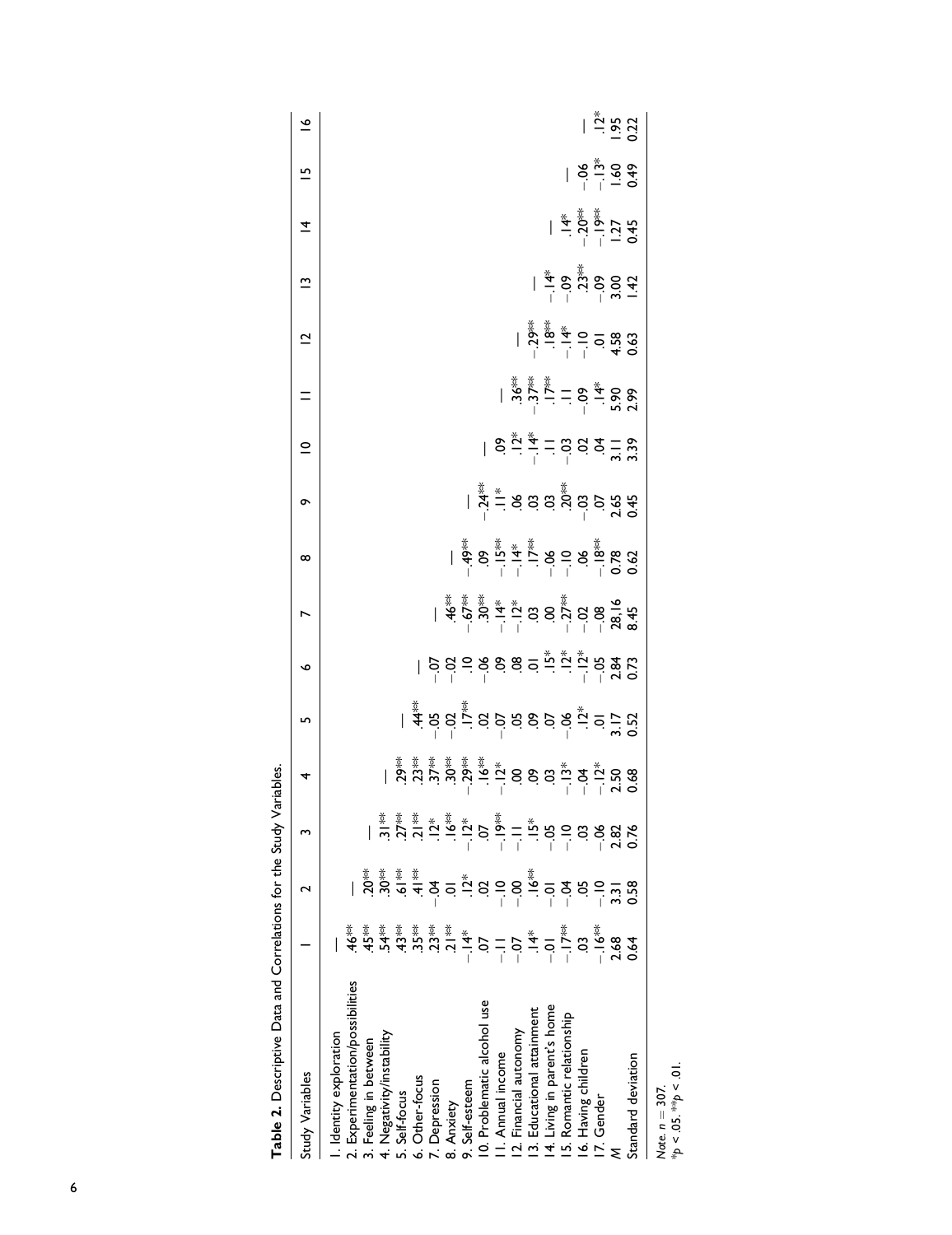| Profiles |             | AIC.     | BIC      | SSA-BIC  | Entropy | <b>LMR-LRT</b> | <b>BLRT</b> |
|----------|-------------|----------|----------|----------|---------|----------------|-------------|
|          | $-1.654.88$ | 3.347.75 | 3.418.62 | 3.358.36 | .74     | $304.23*$      | $-1.810.78$ |
|          | $-1,602.36$ | 3.256.72 | 3.353.70 | 3.271.24 | .82     | $102.48*$      | $-1.654.88$ |
| 4        | $-1.568.05$ | 3.202.10 | 3.325.20 | 3.220.53 | .80     | 66.95*         | $-1.602.36$ |
|          | $-1.550.34$ | 3.180.69 | 3.329.89 | 3.203.03 | .80     | 34.56          | $-1.568.05$ |
| 6        | $-1.531.27$ | 3.156.54 | 3.331.85 | 3.182.79 | .79     | 37.22          | $-1.550.34$ |

Table 3. Fit Indices for the Latent Profile Analyses.

Note. LL = log likelihood; AIC = Akaike information criterion; BIC = Bayesian information criterion; SSA-BIC = sample-size adjusted BIC; LMR-LRT = Lo–Mendell-Rubin likelihood ratio test;  $BLRT =$  bootstrap likelihood ratio test.

Table 4. Means (and Standard Deviations) for Each Feature of the Inventory of Dimensions of Emerging Adulthood as a Function of the Profiles and ANOVA Results.

| <b>Features</b>               | <b>Stalled Transition</b><br>$(n = 15)$ | Moderate Transition<br>$(n = 137)$ | Transitional Time<br>$(n = 106)$ | <b>Positive Transition</b><br>$(n = 50)$ | F(3,304) | Ð    |
|-------------------------------|-----------------------------------------|------------------------------------|----------------------------------|------------------------------------------|----------|------|
| Identity exploration          | $1.86(0.61)_{\rm a}$                    | 2.39 $(0.44)_{h}$                  | 3.26(0.43)                       | $2.50(0.52)_{h}$                         | 93.II    | .000 |
| Experimentation/possibilities | 2.35(0.55)                              | $2.95(0.44)_{h}$                   | 3.70(0.31)                       | 3.77(0.28)                               | 132.47   | .000 |
| Negativity/instability        | 1.69(0.47)                              | $2.29(0.54)_{h}$                   | 3.10(0.45)                       | 1.99(0.44)                               | 92.02    | .000 |
| Self-focus                    | 1.96(0.37)                              | 2.90 $(0.33)_{h}$                  | 3.48(0.35)                       | 3.61(0.25)                               | 163.93   | .000 |
| Other-focus                   | 1.44(0.47)                              | 2.66 $(0.58)_{h}$                  | 3.16(0.65)                       | 3.11(0.64)                               | 42.85    | .000 |
| Feeling in between            | 2.09(0.67)                              | 2.65 $(0.69)_{h}$                  | 3.25(0.61)                       | 2.61 $(0.82)_{a,b}$                      | 24.12    | .000 |

Note. Means with different subscripts within a row are significantly different from one another ( $p \le .001$ ).

4 comprises 17% ( $n = 53$ ) of the sample and encompasses youths who obtained high scores for the experimentation/possibilities, self-focus, and other-focus features; moderate scores for the identity exploration feature; and lower scores for the negativity/instability and feeling in-between features. As a similar profile was also found by Tagliabue et al., the label positive transition will be used to refer to this profile.

# Comparing Profiles With Regard to Sociodemographic Variables

All the profiles were contrasted with regard to sociodemographic variables. The descriptive data are reported in Table 5. A series of  $\chi^2$  analyses (successively entering gender, whether residential independency was achieved, whether parenthood was achieved, and whether involvement in a romantic relationship was achieved as dependent variables) did not bring out any significant differences between the profiles. Similarly, a series of ANOVAs (successively entering educational attainment, perceived financial autonomy, and annual income as dependent variables) did not bring out any significant differences between the profiles.

# Comparing Profiles With Regard to Internalizing Problems and Problematic Alcohol Use

A series of ANOVAs aiming to contrast the profiles with regard to psychosocial variables brought out significant differences. Results are displayed in Table 6. Post hoc analyses revealed that the participants assigned to the transitional time profile exhibited significantly higher depressive symptoms than participants assigned to the moderate transition and positive

transition profiles. Participants assigned to the transitional time and moderate transition profiles exhibited higher social anxiety than participants assigned to the positive transition and stalled transition profiles. Moreover, participants assigned to the *positive transition* profile displayed higher self-esteem than participants assigned to the moderate and transitional time profiles. Finally, participants assigned to the transitional time profile reported higher problematic alcohol use than participants assigned to all the other profiles.

## **Discussion**

The current study aimed to identify homogenous profiles of individuals with regard to the extent to which the features of emerging adulthood were deemed to describe their experience and contrast these profiles regarding a series of transition-intoadulthood indicators and adjustment issues. Latent profile analyses generated four contrasting profiles of emerging adults. These profiles differed with regard to internalizing problems and problematic alcohol use but showed no differences with regard to the transition-into-adulthood indicators. The implications of these results are further discussed below.

# Profiles of Emerging Adults

In accordance with our hypothesis, the stalled transition profile was the smallest (comprising only 5% of the sample) and encompassed youths who displayed the lowest scores for all the emerging adulthood features, suggesting that they did not see these features as describing their experience. It is possible that these individuals had already gone through this transitional phase of their lives (Goodman, Henderson, Peterson-Badali,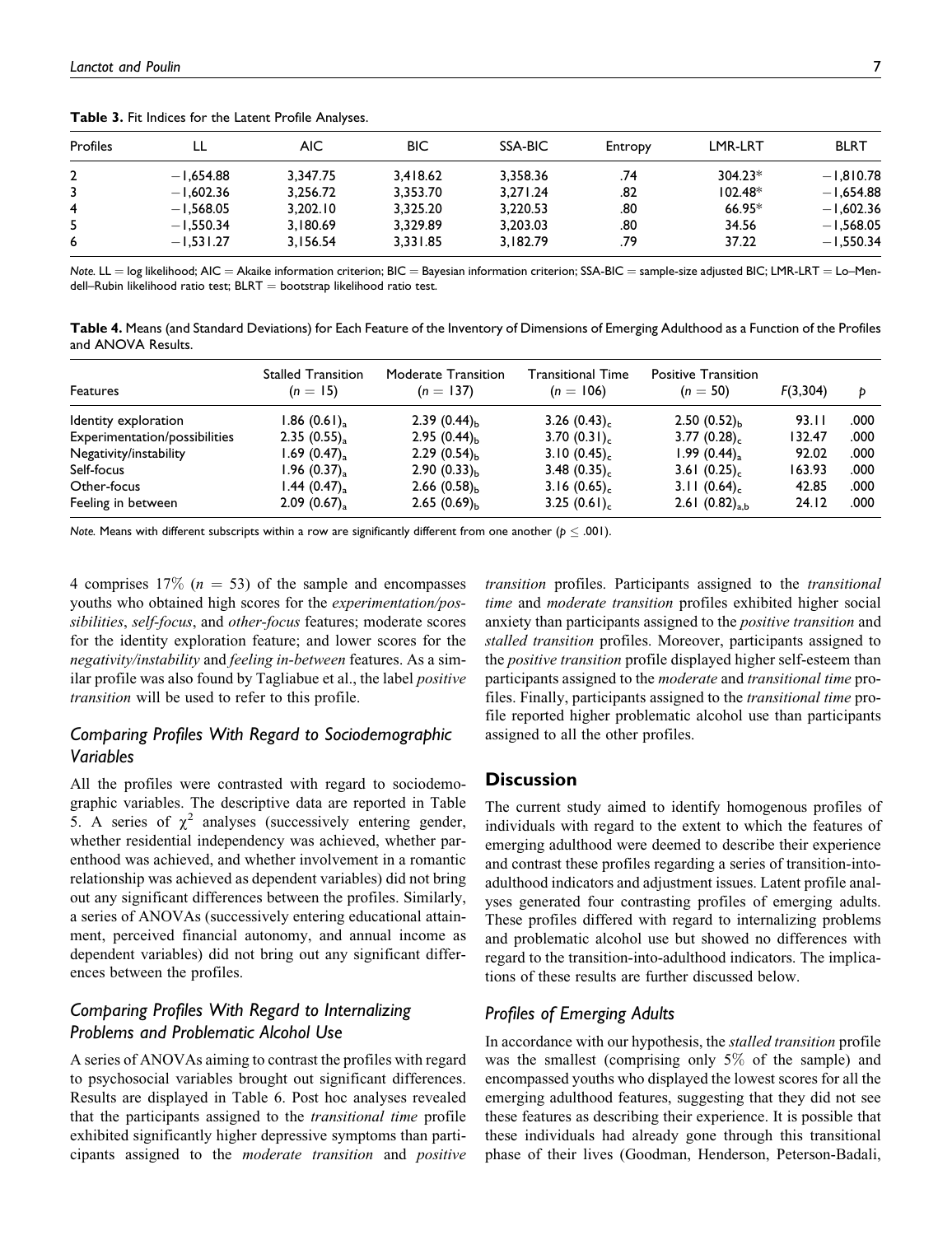

Figure 1. Profiles based on the features of the Inventory of Dimensions of Emerging Adulthood.

|  |  | Table 5. Descriptive Statistics for Each Sociodemographic Variable as a Function of the Profiles. |  |  |
|--|--|---------------------------------------------------------------------------------------------------|--|--|
|--|--|---------------------------------------------------------------------------------------------------|--|--|

| <b>Stalled Transition</b> | Moderate Transition | <b>Transitional Time</b> | <b>Positive Transition</b> | $\chi^2$ |     | Þ              |
|---------------------------|---------------------|--------------------------|----------------------------|----------|-----|----------------|
| 39.09                     | 63.63               | 64.22                    | 53.65                      | 0.95     |     | .28            |
| 58.63                     | 78.02               | 66.08                    | 70.89                      | 1.25     |     | .52            |
| 13.03                     | 5.30                | 5.58                     | 0                          | 5.77     |     | .13            |
| 58.63                     | 68.18               | 49.33                    | 65.15                      | 7.14     |     | .07            |
|                           |                     |                          |                            |          | D   | $\eta_{\rm p}$ |
| 2.33(0.98)                | 2.92(1.46)          | 3.18(1.42)               | 3.12(1.33)                 | 1.96     | .12 | .019           |
| 6.00(3.16)                | 6.18(2.93)          | 5.67(3.00)               | 5.39(2.96)                 | 1.04     | .38 | .010           |
| 4.77 (0.64)               | 4.55(0.65)          | 4.60(0.63)               | 4.56(0.59)                 | 1.09     | .66 | .005           |
|                           |                     |                          |                            |          |     |                |

Note.  $\eta_{\text{p}}^2$  = eta squared.

Table 6. Means (and Standard Deviations) for Each Psychosocial Variable as a Function of the Profiles.

| Psychosocial Variables  | <b>Stalled Transition</b> | Moderate Transition  | Transitional Time     | Positive Transition         | F (df)       |      | $\eta_{\rm p}$ |
|-------------------------|---------------------------|----------------------|-----------------------|-----------------------------|--------------|------|----------------|
| Depression              | 28.33 $(7.06)_{a,b}$      | 27.42(7.85)          | 30.75 $(9.71)_{h}$    | 24.57 $(5.51)$ <sub>3</sub> | 7.00 (3,304) | .000 | .065           |
| Anxiety                 | 0.34(0.39)                | $0.81(0.63)_{h.c.}$  | 0.90(0.63)            | 0.57 $(0.50)_{a,b}$         | 6.28(3,302)  | .000 | .059           |
| Self-esteem             | 2.61 $(0.57)_{a,b}$       | $2.62(0.47)_{\rm a}$ | $2.58(0.47)_{\rm a}$  | 2.88 $(0.19)_{h}$           | 5.76 (3,303) | 00۱. | .054           |
| Problematic alcohol use | 2.33 $(1.68)_{a,b}$       | 3.24 $(3.39)_{a,b}$  | 3.58 $(3.90)_{\rm a}$ | $1.98(2.12)_{b}$            | 2.90(3,304)  | .035 | .028           |

Note.  $\eta_p^{\;\;2}=$  eta squared; means with different subscripts within a row are significantly different from one another (p < .05).

& Goldstein, 2015). The moderate transition profile was the largest subgroup and was defined by moderate scores for all the emerging adulthood features, suggesting that nearly half the sample saw these features as moderately describing their experience. It is possible that 21-year-olds find themselves more or less in the middle of this transition and therefore experience it in a moderate way. This corroborates studies showing that emerging adults score higher on the IDEA scales than both high school students and older young adults, with the latter's scores tending to decrease gradually over time (Arnett, 2004; Luyckx et al., 2008; Sirsch et al., 2009). The two remaining profiles, namely, the *positive transition* and

transitional time profiles, showed the highest scores for the experimentation/possibilities, self-focus, and other-focus features. Individuals assigned to the *positive transition* profile exhibited low scores for both the *negativity/instability* and feeling in-between features and moderate scores for the identity exploration feature. Individuals assigned to the *transi*tional time profile appeared to see all the emerging adulthood features as strongly describing their experience. Thus, the two distinct profiles encompassing youths who identified most strongly with the features of emerging adulthood appeared to experience the instability inherent in this transitional period quite differently.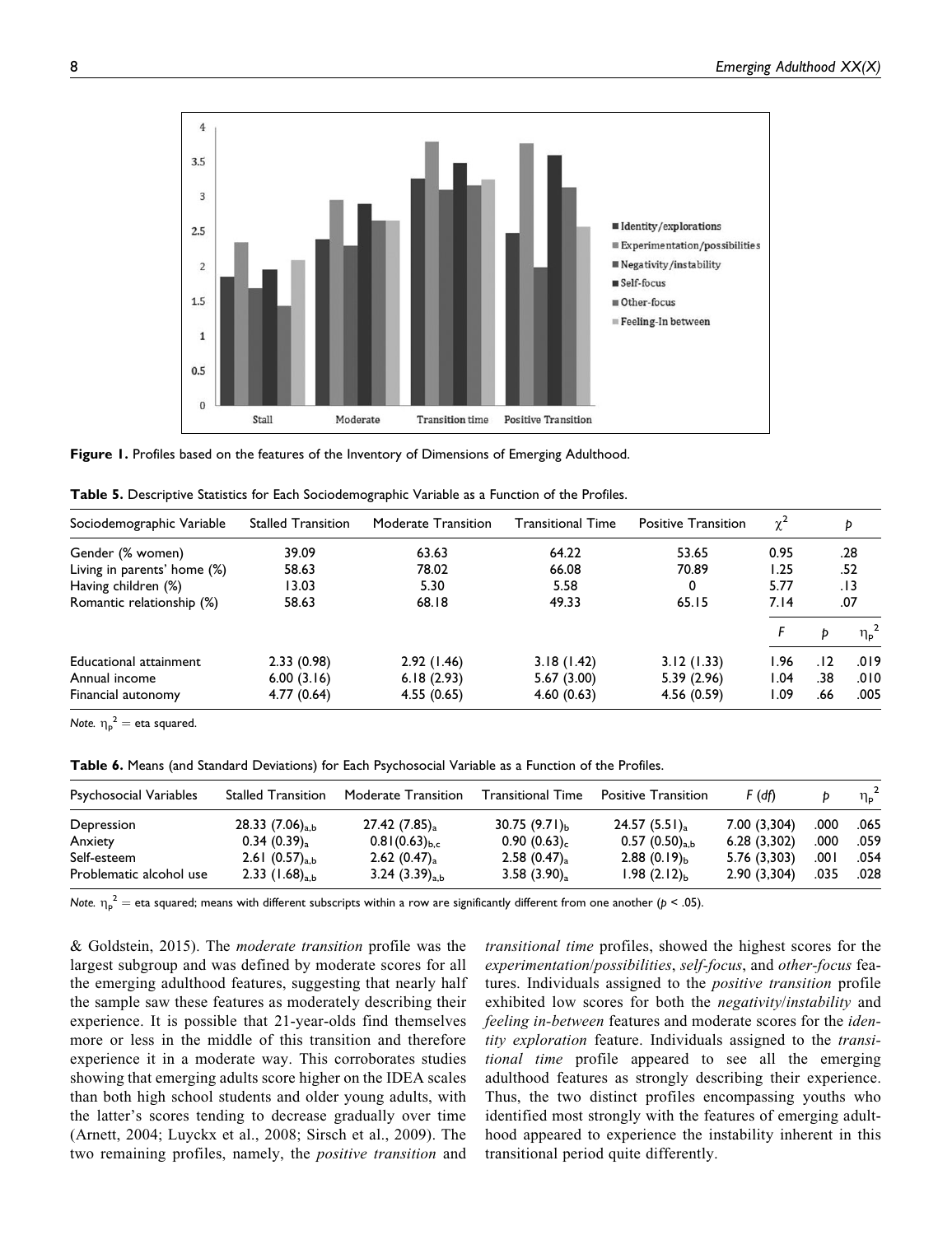Only one previous study (Tagliabue, Crocetti, & Lanz, 2016) investigated profiles of emerging adulthood based on the features of the IDEA. The results of that study show both similarities and differences with our study. Some profiles identified in the current study also emerged in Tagliabue et al.'s analysis, which explains why we made use of some of their original profile labels. The following profiles can be observed in both studies: (1) a profile displaying low scores for all the features of emerging adulthood, (2) a profile exhibiting low scores for negativity/instability combined with high scores for experimentation/ possibilities and self-focus, and (3) a profile displaying high scores for most of the features of emerging adulthood. The moderate transition profile, comprising the highest number of participants, was not identified in Tagliabue et al.'s study. This may be due to the age difference of the participants in the two studies. In the current study, all participants were 21 years old, which means that several participants likely found themselves to be halfway through the emerging adulthood period (typically occurring between the ages of 18 and 29; Arnett, 2000) and thus saw the features of the IDEA as describing their experience to a moderate degree. In Tagliabue et al.'s (2016) study, the participants' ages ranged from 19 to 30 years. Therefore, it is not surprising that a similar profile was not identified in their study.

Three profiles that emerged in Tagliabue et al.'s (2016) study were not found in this study: the *negative feeling* profile, characterized by high scores for instability/negativity; the selffocus profile, characterized by high scores for self-focus along with the lowest scores for identity exploration and feeling inbetween; and the *lack of possibility* profile, characterized by the lowest scores for exploration/possibilities combined with the highest scores for self-focus and feeling in-between and medium scores for negativity/instability. The larger sample size ( $N = 1,530$  vs. 307) as well as the variability in the participants' ages (19 to 30 vs. 21) could possibly explain the more diverse patterns found in Tagliabue et al.'s study. Another difference is the inclusion of the other-focus feature in the current study. However, contrary to our hypothesis, the addition of this feature did not result in the identification of a group that was further along in the transition to adulthood. Moreover, the differences between the socioeconomic context in Canada and Italy may explain why *the lack of possibility* profile was not replicated in the current study. Indeed, young adults in Italy face high rates of unemployment and precarious job conditions (Crocetti & Tagliabue, 2016). In fact, 40% of 15- to 24-yearolds in Italy were unemployed in 2013, and these rates have continued to rise since then (Italian National Institute of Statistics [ISTAT], 2014). Moreover, the economic crisis of 2008 made it difficult for Italian families to support young adults' tuition fees, accounting for part of the decline in the number of students completing tertiary education programs in recent years (Organisation for Economic Co-operation and Development [OECD], 2014). Thus, differences in access to education and employment between Canada and Italy may have influenced our results, as the Italian participants were less likely to feel that emerging adulthood represented a time of many possibilities. On the other hand, the Canadian participants were

more likely to experience the typical transition described by Arnett, with more young people exhibiting moderate scores for all the features of the IDEA.

# Contrasting Profiles With Regard to Sociodemographic and Psychosocial Variables

The profiles were then contrasted with regard to sociodemographic indicators as well as internalizing problems and problematic alcohol use. Contrary to our hypothesis, the profiles did not statistically differ with regard to any of the sociodemographic variables. The descriptive data suggest that individuals in the stalled transition profile were less likely to live in their parents' home (58% vs. 72% for the other three profiles) and more likely to have children than individuals in the other three profiles (13% vs. 4%). However, these differences were not significant, possibly due to a lack of statistical power (since the stalled transition group, comprising just 5\% of the sample, was too small). Other sociodemographic variables that were not investigated in this study, such as Socio-economics status (SES) or parents' education, could help explain the differences observed among individuals with regard to the extent to which they identified with the features of emerging adulthood.

Several significant differences were observed between the profiles regarding both internalizing problems and problematic alcohol use. A number of these differences involved the two subgroups that appeared to identify most strongly with the features of emerging adulthood. Specifically, individuals assigned to the transitional time profile reported higher depressive symptoms, higher social anxiety, higher problematic alcohol use, and lower self-esteem than individuals assigned to the positive transition profile. Contrary to our hypothesis, high scores for identity exploration (e.g., in the transitional time profile) appeared to be related to internalizing problems as well as problematic alcohol use. It is very interesting to observe that individuals assigned to both the positive transition and transitional time profiles exhibited higher scores for the experimentation/ possibilities feature given that, in the current literature, this feature of emerging adulthood tends to be associated with higher negativity as well as substance abuse (Hill et al., 2015) and some variables related to well-being (Hill et al., 2015; Negru, 2012). The distinct psychosocial characteristics of these two profiles confirm Arnett's (2005) theory proposing that experimentation can lead to substance use for two different reasons. Indeed, emerging adults can try out new experiences such as substance use with a recreational goal or substance use can become a method of self-medication to avoid the anxiety related to the instability of the transition. The well-being of individuals who experiment with substance use as a way of trying out new experiences would not necessarily be negatively affected by this experience. Indeed, the experimentation/possibilities feature may be given high ratings when individuals have a hopeful outlook on the future and see themselves to be exploring new opportunities. This could explain why the positive transition profile shows high scores for the experimentation/possibilities feature along with high self-esteem and low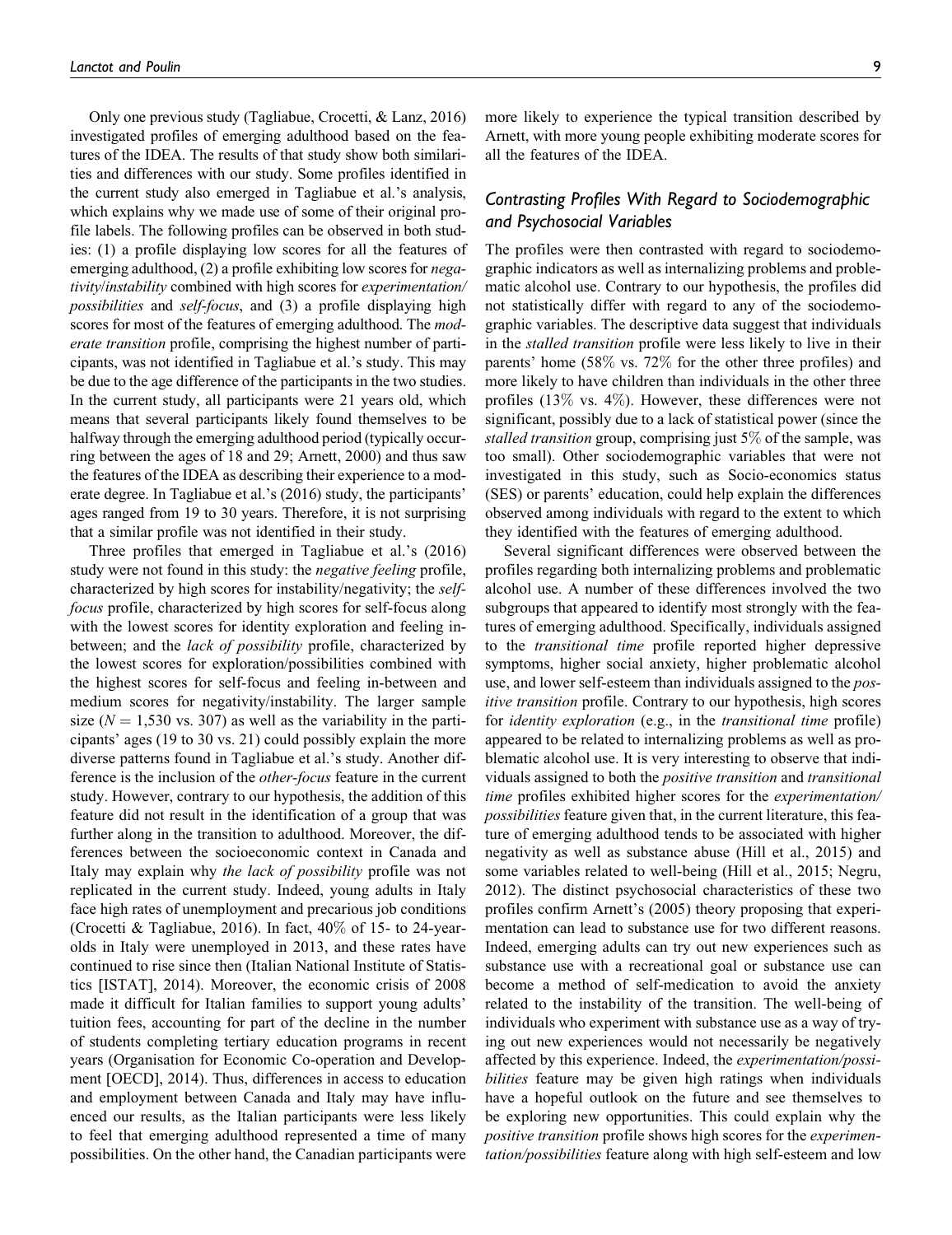social anxiety. On the other hand, emerging adults who report substance use as well as low well-being are more likely to use substances for self-medication purposes. This could be the case for the transitional time group.

Overall, the results of the current study further highlight the heterogeneous nature of the emerging adulthood period—as each profile depicts a unique combination of the features of the IDEA—and thus provide a deeper understanding of this transitional stage. The current study demonstrates that emerging adults may weakly, moderately, or strongly identify with the features of emerging adulthood. Among those who identify with these features most strongly, some will struggle with adjustment issues during this life transition while others will find a way to thrive. The person-centered approach effectively brought out an overall picture of emerging adulthood, while uncovering different perceptions of the way this transition is experienced. Indeed, the creation of profiles allows for a better understanding of emerging adulthood by highlighting some of the typical patterns that may represent how this transition can affect young adults. Moreover, this approach provides a new outlook on internalizing problems and problematic alcohol use in emerging adulthood by identifying the most affected subgroups of emerging adults. Youths in the profiles exhibiting higher scores for the negativity/instability, experimentation/possibilities, and feeling in-between features were more likely to report internalizing problems and problematic alcohol use, which concur with the results of previous studies (Hill et al., 2015; Luyckx et al., 2011; Smith et al., 2014). Yet, we also observed that, for some youths, higher scores for the experimentation/possibilities feature were associated with higher self-esteem and lower social anxiety.

To our knowledge, this is the very first study using a personcentered approach to link profiles based on the features of the IDEA with sociodemographic variables and indicators of internalizing problems and problematic alcohol use. The current study also stands out due to the sociodemographic diversity of its sample. In the current emerging adulthood literature, samples are often exclusively composed of university students. In our case, the participants were initially recruited at age 12 and took part in a longitudinal follow-up study until age 21 (with an 80% retention rate). Differential life trajectories were undertaken by these youths after high school and resulted in heterogeneous occupational statuses among the sample (i.e., 13% having no high school diploma and currently working, 32% having a high school diploma and currently working, 21% currently attending college, 8% having a college diploma and currently working, and 26% currently attending university). Also, most studies using the IDEA have involved samples exhibiting rather wide age ranges (e.g., aged anywhere between 18 and 25 years). In the current study, all the participants were 21 years of age. Given our interest in investigating interindividual differences with regard to the features of the IDEA, we controlled for the effect of age on these features.

## Limitations and Future Directions

A first limitation concerns the size of the stalled transition profile ( $n = 15$ ; 5% of the sample). Indeed, 5% is often considered

to be the cutoff point in profile analyses. Although the fourprofile model appeared to be the most accurate in terms of the statistical indices, entropy, and theoretical meaningfulness, the small size of this group makes the interpretation of the results difficult and limits the conclusions that can be drawn. The profiles observed in the current study need to be replicated with larger samples as well as with culturally diverse samples to ensure that similar profiles hold up in other sociocultural contexts. Second, while the fact that we exclusively investigated emerging adults of the same age (21 years old) is a strength, it can also limit our findings. Indeed, it is possible that the results define a precise but limited reality that does not cover the wide span of how emerging adulthood can be experienced. Third, using a person-centered approach can sometimes lead to an overly elaborate way of representing what is actually a bivariate relation between two variables. Indeed, the instability/negativity feature and depressive symptoms are closely correlated, which makes it difficult to identify what variable is responsible for the differences observed between the profiles transitional time and positive transition. Fourthly, the fact that all the variables examined in this study were measured at a single time point makes it impossible to investigate the directionality of the reported links between adjustment problems and the extent to which the youths assigned importance to the features of the IDEA, as captured by the profiles identified. For instance, are youths who already display depressive symptoms when they enter the period of emerging adulthood more likely to identify strongly with the "negative" features of emerging adulthood? Or is it the other way around, whereby youths' negative experience of emerging adulthood, as reflected in the IDEA scores, leads to higher levels of depressive symptoms? Longitudinal studies are needed to clarify this question and would also make it possible to investigate interindividual variations in the extent to which youths see the features of the IDEA as describing their own experience over time. Indeed, it would be relevant to study changes over time in the composition of the profiles based the features of the IDEA, as doing so would allow us to test Arnett's (2007) hypothesis that these features tend to describe the experience of individuals in their early 20s, a phenomenon that subsequently decreases in the late 20s.

## Conclusion

The main goal of the current study was to gain a deeper knowledge of the relations between the extent to which youths felt that the typical features of emerging adulthood (as captured by the IDEA) described their experience and some adjustment issues likely to occur during this transitional stage. The use of a person-centered approach allowed for the identification of distinct subgroups of emerging adults with regard to their score patterns relating to the features of the IDEA as well as to internalizing problems and problematic alcohol use. The current study contributes to the emerging adulthood literature by uncovering contrasting profiles that consider the qualitative experience of emerging adulthood as captured by the features of this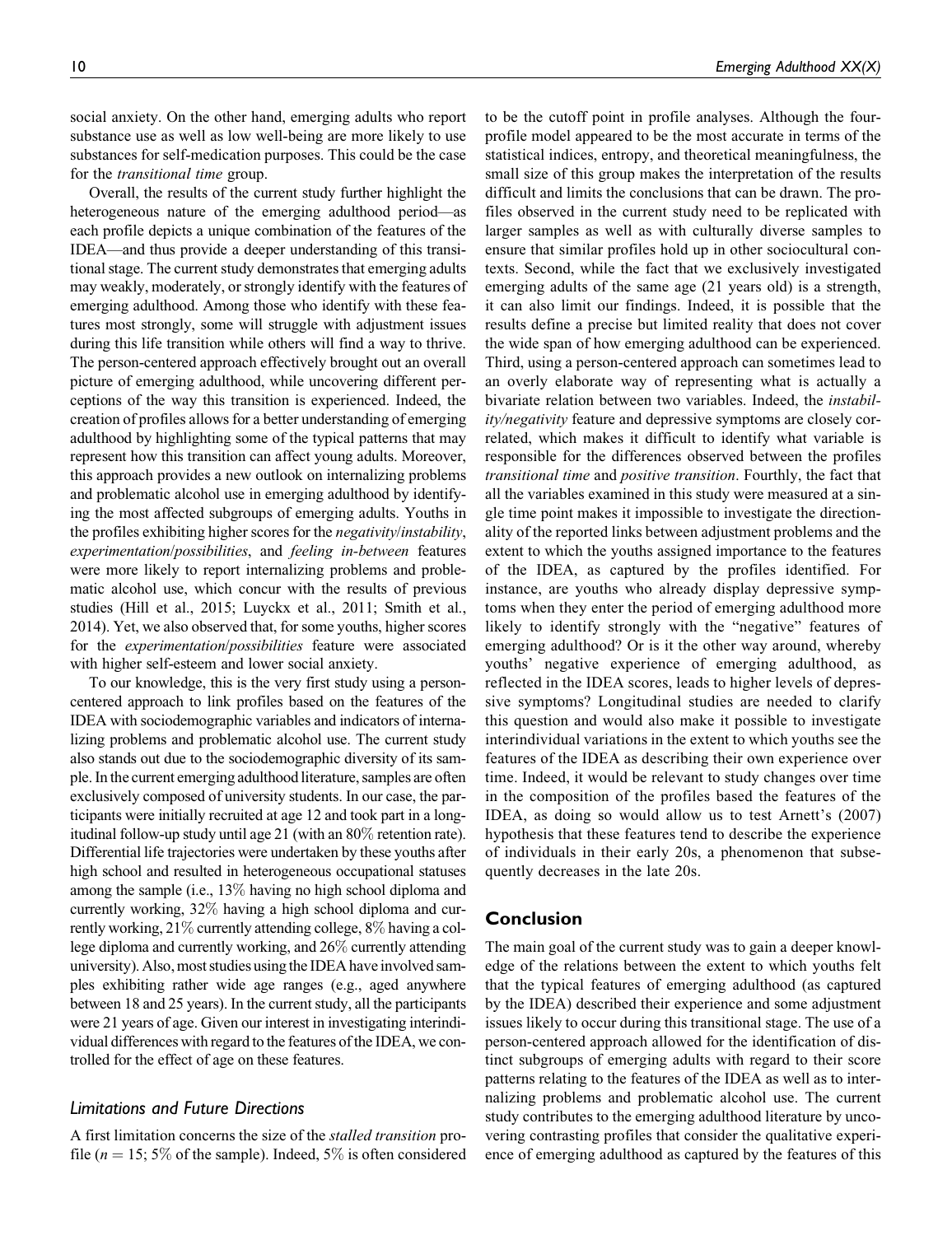transition period proposed by Arnett (2007). These results suggest that the person-centered approach provides a more global perspective of the experience of emerging adulthood (gathered by investigating the extent to which the youths identified with the features of the IDEA) as well as a greater understanding of the features that promote healthy and positive youth development during the postadolescent years.

#### Authors' Note

This research was conducted as part of J.L.'s undergraduate thesis. This study have been approved by the appropriate institutional research ethics committee. American Psychological Association (APA) human subjects' guidelines were followed in the collection of data. Informed consent was obtained from all individual participants included in the study.

#### Authors' Contribution

J.L. performed the statistical analysis, interpreted the data, and drafted the manuscript. F.P. conceived of the study, its design, and its coordination; participated in the analysis and interpretation of the data; and helped to draft the manuscript. All authors read and approved the final manuscript.

#### Declaration of Conflicting Interests

The authors declared no potential conflicts of interest with respect to the research, authorship, and/or publication of this article.

#### Funding

The authors disclosed receipt of the following financial support for the research, authorship, and/or publication of this article: This research was supported by research grants from the Social Sciences and Humanities Research Council of Canada and the Fonds Québécois pour la Recherche sur la Société et la Culture for the second author.

#### References

- Allem, J. P., Lisha, N. E., Soto, D. W., Baezconde-Garbanati, L., & Unger, J. B. (2013). Emerging adulthood themes, role transitions and substance use among Hispanics in Southern California. Addictive Behaviors, 38, 2797–2800. doi:10.1016/j.addbeh. 2013.08.001
- Arias, D. F., & Hernández, A. M. (2007). Emerging adulthood in Mexican and Spanish youth: Theories and realities. Journal of Adolescent Research, 22, 476–503. doi:10.1177/0743558407305774
- Arnett, J. J. (2000). Emerging adulthood: A theory of development from the late teens through the twenties. American Psychologist, 55, 469–480. doi:10.1037/0003-066X.55.5.469
- Arnett, J. J. (2004). Emerging adulthood: The winding road from the late teens through the twenties. New York, NY: Oxford University Press.
- Arnett, J. J. (2005). The developmental context of substance use in emerging adulthood. Journal of Drug Issues, 35, 235-254. doi: 10.1177/002204260503500202
- Arnett, J. J. (2007). Emerging adulthood: What is it, and what is it good for? Child Development Perspectives, 1, 68–73. doi:10. 1111/j.1750-8606.2007.00016.x
- Arnett, J. J. (2014). Emerging adulthood: The winding road from the late teens through the twenties. New York:Oxford University Press.
- Atwood, J. D., & Scholtz, C. (2008). The quarter-life time period: An age of indulgence, crisis or both? Contemporary Family Therapy, 30, 233–250. doi:10.1007/s10591-008-9066-2
- Auerbach, K. J., & Collins, L. M. (2006). A multidimensional developmental model of alcohol use during emerging adulthood. Journal of Studies on Alcohol, 67, 917–925. doi:10.15288/jsa.2006. 67.917
- Baggio, S., Studer, J., Iglesias, K., Daeppen, J. B., & Gmel, G. (2016). Emerging Adulthood: A time of changes in psychosocial wellbeing. Evaluation & the Health Professions. doi:10.1177/ 0163278716663602
- Barlett, C. P. (2016). Exploring the correlations between emerging adulthood, Dark Triad traits, and aggressive behavior. Personality and Individual Differences, 101, 293–298. doi:10.1016/j.paid. 2017.02.062
- Blanco, C., Okuda, M., Wright, C., Hasin, D. S., Grant, B. F., Liu, S. M., & Olfson, M. (2008). Mental health of college students and their non-college-attending peers: Results from the national epidemiologic study on alcohol and related conditions. Archives of general psychiatry, 65, 1429–1437. doi:10.1001/archpsyc.65.12.1429
- Crocetti, E., & Tagliabue, S. (2016). Are being responsible, having a stable job, and caring for the family important for adulthood? Examining the importance of different criteria for adulthood in italian emerging adults. In R. Zukauskiene (Ed.), *Emerging adult*hood in a European context. Psychology Press.
- Crocetti, E., Tagliabue, S., Sugimura, K., Nelson, L., Takahashi, A., Niwa, T., ... Jinno, M. (2015). Perceptions of emerging adulthood: A study with Italian and Japanese university students and young workers. Emerging Adulthood, 3, 229–243. doi:10.1177/ 2167696815569848
- Furher, R., & Rouillon, F. (1989). La version française de l'échelle CES-D. Description and translation of the auto-evaluation [in French]. Psychiatrie et Psychobiologie, 4, 163–166.
- Galambos, N. L., Barker, E. T., & Krahn, H. J. (2006). Depression, self-esteem, and anger in emerging adulthood: Seven-year trajectories. Developmental Psychology, 42, 350–365. doi:10.1037/ 0012-1649.42.2.350
- Goodman, I., Henderson, J., Peterson-Badali, M., & Goldstein, A. L. (2015). The relationship between psychosocial features of emerging adulthood and substance use change motivation in youth. Journal of Substance Abuse Treatment, 52, 58–66. doi:10.1016/j. jsat.2014.12.004
- Gotlib, I. H., Lewinsohn, P. M., Seeley, J. R., Rohde, P., & Redner, J. E. (1993). Negative cognitions and attributional style in depressed adolescents: An examination of stability and specificity. Journal of Abnormal Psychology, 102, 607–615. doi:10.1037//0021-843X. 102.4.607
- Hill, J. M., Lalji, M., van Rossum, G., van der Geest, V. R., & Blokland, A. A. (2015). Experiencing emerging adulthood in the Netherlands. Journal of Youth Studies, 18, 1035–1056. doi:10.1080/ 13676261.2015.1020934
- Huismann, D. J., Sheldon, J. P., Yashar, B. M., Amburgey, K., Dowling, J. J., & Petty, E. M. (2012). Quality of life and autonomy in emerging adults with early-onset neuromuscular disorders. Journal of Genetic Counseling, 21, 713–725. doi:10.1007/s10897-012- 9492-z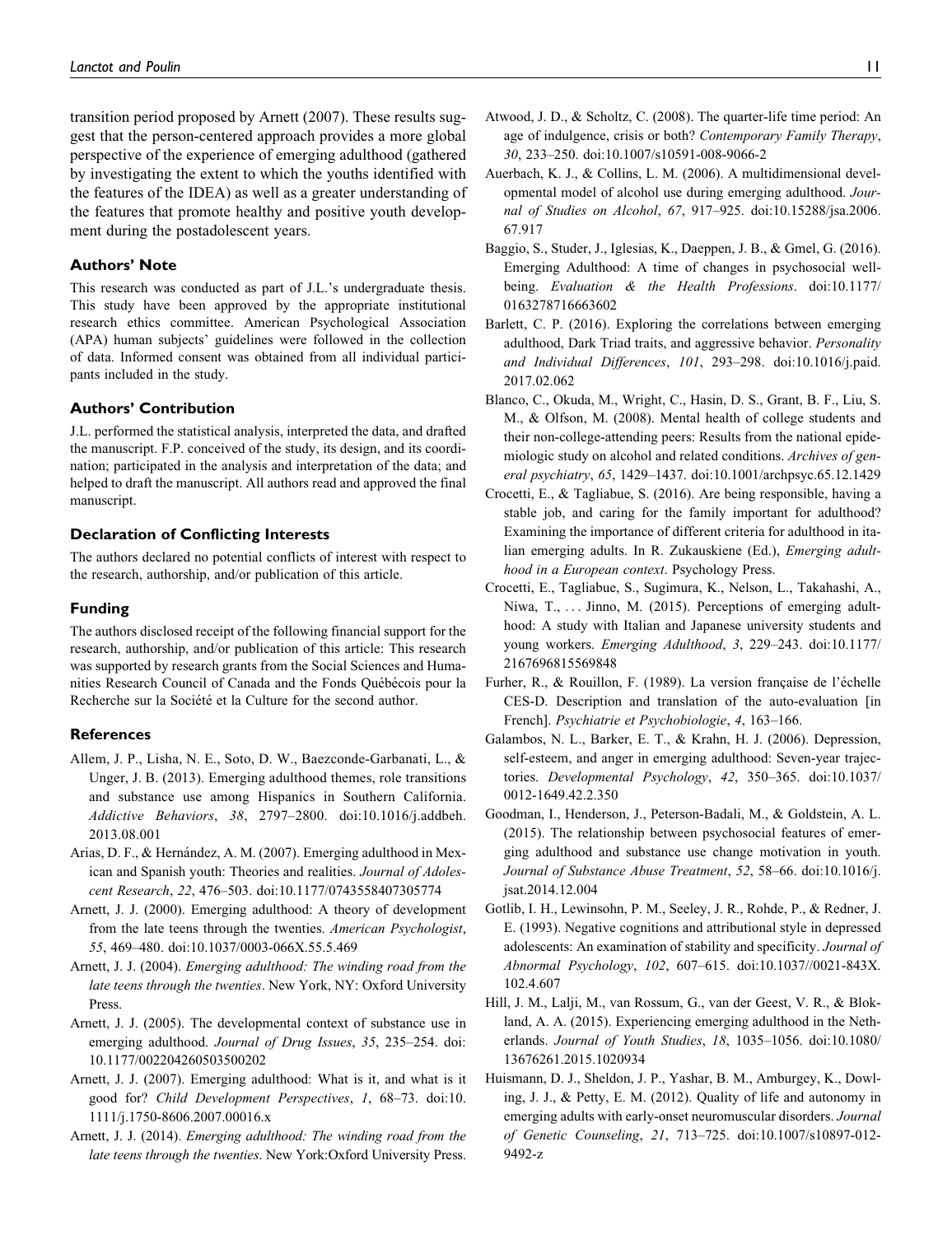- Hunt, J., & Eisenberg, D. (2010). Mental health problems and helpseeking behavior among college students. Journal of Adolescent Health, 46, 3–10. doi:10.1016/j.jadohealth.2009.08.008
- Italian National Institute of Statistics (ISTAT). (2014). Unemployment rate aged 15–24. Retrieved November 21, 2016, from [http://www.](http://www.istat.it/on/labour) [istat.it/on/labour](http://www.istat.it/on/labour)
- Kong, G., & Bergman, A. (2010). A motivational model of alcohol misuse in emerging adulthood. Addictive Behaviors, 35, 855–860. doi:10.1016/j.addbeh.2010.06.005
- La Greca, A. M., & Lopez, N. (1998). Social anxiety among adolescents: Linkages with peer relations and friendships. Journal of Abnormal Child Psychology, 26, 83–94. doi:10.1023/A: 1022684520514
- Lisha, N. E., Grana, R., Sun, P., Rohrbach, L., Spruijt-Metz, D., Reifman, A., & Sussman, S. (2014). Evaluation of the psychometric properties of the revised inventory of the dimensions of emerging adulthood (IDEA-R) in a sample of continuation high school students. Evaluation & the Health Professions, 37, 156–177. doi:10. 1177/0163278712452664
- Little, M. A., Spruijt-Metz, D., Pokhrel, P., Sun, P., Rohrbach, L.A., & Sussman, S. (2013). Predicting self-initiated marijuana use cessation among youth at continuation high schools. Frontiers in Psychiatry 4, 1–7. doi:10.3389/fpsyt.2013.00069
- Luyckx, K., De Witte, H., & Goossens, L. (2011). Perceived instability in emerging adulthood: The protective role of identity capital. Journal of Applied Developmental Psychology, 32, 137–145. doi: 10.1016/j.appdev.2011.02.002
- Luyckx, K., Schwartz, S. J., Berzonsky, M. D., Soenens, B., Vansteenkiste, M., Smits, I., & Goossens, L. (2008). Capturing ruminative exploration: Extending the four-dimensional model of identity formation in late adolescence. Journal of Research in Personality, 42, 58–82. doi:10.1016/j.jrp.2007.04.004
- Merikangas, K. E., Zhang, H., Avenevoli, S., Acharyya, S., & Neuenschwander, M. (2003). Longitudinal trajectories of depression and anxiety in a prospective community study: The Zurich cohort study. Archive of General Psychiatry, 60, 993–1000.
- Milligan, G. W., & Cooper, M. C. (1985). An examination of procedures for determining the number of clusters in a data set. Psychometrika, 50, 159–179. doi:10.1007/BF02294245
- Muthen, B. O., & Muthen, L. K. (2000). The development of heavy drinking and alcohol-related problems from ages 18 to 37 in a US national sample. Journal of Studies on Alcohol, 61, 290–300. doi:10.15288/jsa.2000.61.290
- Negru, O. (2012). The time of your life: Emerging adulthood characteristics in a sample of Romanian high-school and university students. Cognition, Brain, Behavior, 16, 357–367.
- Nelson, L. J., & Padilla-Walker, L. M. (2013). Flourishing and floundering in emerging adult college students. Emerging Adulthood, 1, 67–78. doi:10.1177/2167696812470938
- Organisation for Economic Co-operation and Development [OECD]. (2014). Education at a glance 2014. Retrieved November 21, 2016, from<http://www.oecd.org/edu/Education-at-a-Glance-2014.pdf>
- Poulin, F., & Denault, A. S. (2012). Other-sex friendships as a mediator between parental monitoring and substance use in girls and boys. Journal of Youth and Adolescence, 41, 1488–1501. doi:10. 1007/s10964-012-9770-y
- Radloff, L. S. (1977). The CES-D scale: A self-report depression scale for research in the general population. Applied Psychological Measurement, 1, 385–401. doi:10.1177/014662167700100306
- Reifman, A., Arnett, J. J., & Colwell, M. J. (2007). Emerging adulthood: Theory, assessment, and application. Journal of Youth Development, 2, 1–12. doi:10.13072/midss.437
- Reinherz, H. Z., Giaconia, R. M., Hauf, A. M. C., Wasserman, M. S., & Silverman, A. B. (1999). Major depression in the transition to adulthood: risks and impairments. Journal of Abnormal Psychology, 108, 500–510. doi:10.1037/0021-843X. 108.3.500
- Robbins, A., & Wilner, A. (eds). (2001). Quarterlife crisis: The unique challenges of life in your twenties. New York: Putnam.
- Rohde, P., Lewinsohn, P. M., Klein, D. N., Seeley, J. R., & Gau, J. M. (2013). Key characteristics of major depressive disorder occurring in childhood, adolescence, emerging adulthood, and adulthood. Clinical Psychological Science, 1, 41–53. doi:10.1177/ 2167702612457599
- Rosenberg, M. (1965). Society and the adolescent self-image (Vol. 11, p. 326). Princeton, NJ: Princeton University Press.
- Schulenberg, J. E., Bryant, A. L., & O'Malley, P. M. (2004). Taking hold of some kind of life: How developmental tasks relate to trajectories of well-being during the transition to adulthood. Development and Psychopathology, 16, 1119–1140. doi:10.1017/ S0954579404040167
- Schulenberg, J. E., & Zarrett, N. R. (2006). Mental health during emerging adulthood: Continuity and discontinuity in courses, causes, and functions. In J. J. Arnett & J. L. Tanner (Eds.), Emerging adults in America: Coming of age in the 21st century (pp. 135–172). Washington, DC: American Psychological Association.
- Sirsch, U., Dreher, E., Mayr, E., & Willinger, U. (2009). What does it take to be an adult in Austria? Views of adulthood in Austrian adolescents, emerging adults, and adults. Journal of Adolescent Research, 24, 275–292. doi:10.1177/0743558408331184
- Skulborstad, H. M., & Hermann, A. D. (2016). Individual difference predictors of the experience of emerging adulthood. Emerging Adulthood, 4, 168–175.
- Smith, D. C., Bahar, O. S., Cleeland, L. R., & Davis, J. P. (2014). Selfperceived emerging adult status and substance use. Psychology of Addictive Behaviors, 28, 935–941. doi:10.1037/a0035900
- Tagliabue, S., Crocetti, E., & Lanz, M. (2016). Emerging adulthood features and criteria for adulthood: Variable-and person-centered approaches. Journal of Youth Studies, 19, 1–15. doi:10.1080/ 13676261.2015.1074985
- Tanner, J. L. (2011). Emerging adulthood. In R. J. R. Levesque (Ed.), Encyclopedia of adolescence (pp. 818–825). New York, NY: Springer.
- Uys, L., Chirwa, M., Kohi, T., Greeff, M., Naidoo, J., Makoae, L., & Holzemer, W. L. (2009). Evaluation of a health setting-based stigma intervention in five African countries. AIDS Patient Care and STDs, 23, 1059–1066. doi:10.1089/apc.2009.0085
- Vallerand, R. J. (1989). Vers une méthodologie de validation transculturelle de questionnaires psychologiques: Implications pour la recherche en langue française. Canadian Psychology/Psychologie Canadienne, 30, 662–680. doi:10.1037/h0079856